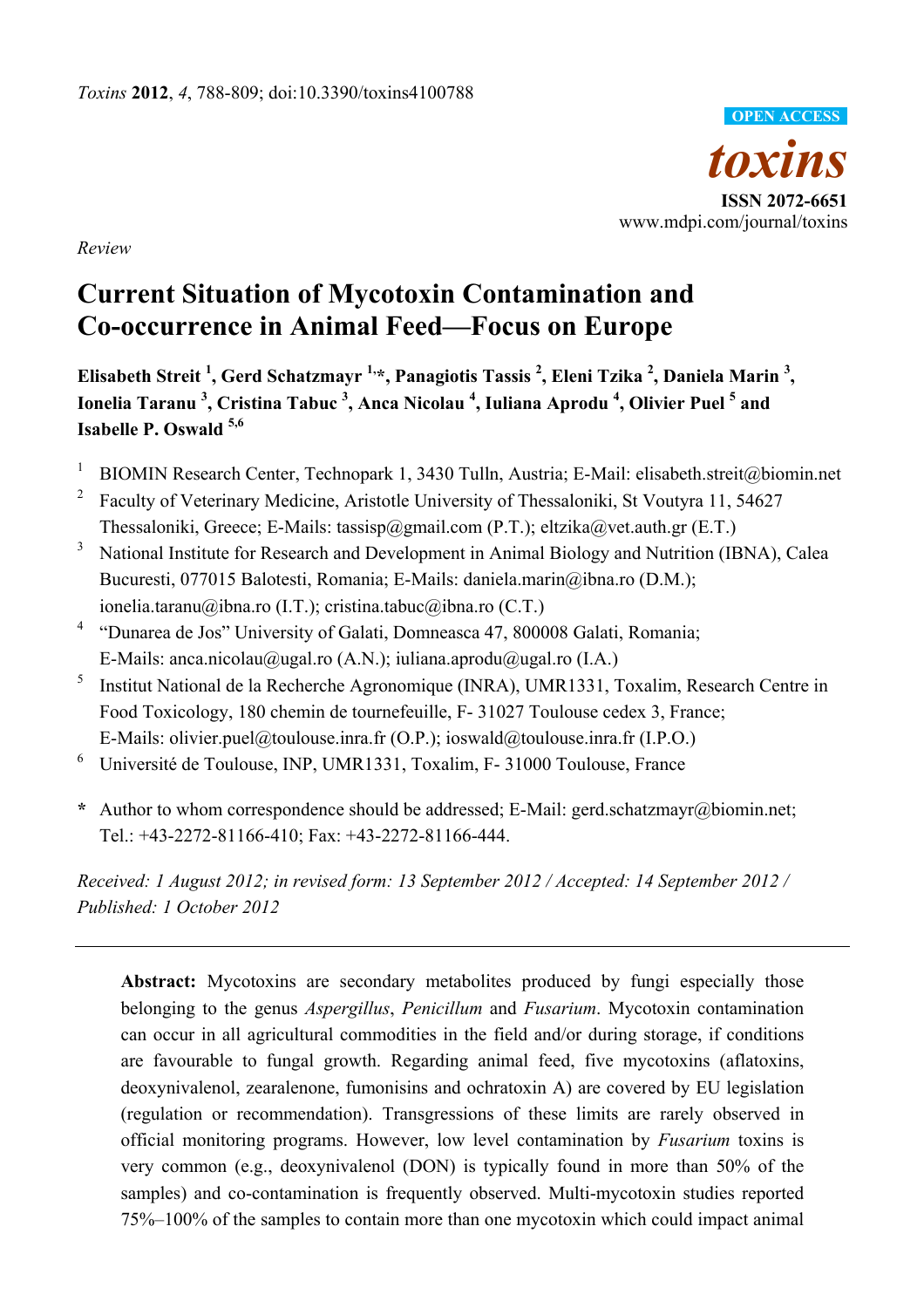health at already low doses. Co-occurrence of mycotoxins is likely to arise for at least three different reasons (i) most fungi are able to simultaneously produce a number of mycotoxins, (ii) commodities can be contaminated by several fungi, and (iii) completed feed is made from various commodities. In the present paper, we reviewed the data published since 2004 concerning the contamination of animal feed with single or combinations of mycotoxins and highlighted the occurrence of these co-contaminations.

**Keywords:** mycotoxins; feed; co-occurrence; Europe; aflatoxin; deoxynivalenol; zearalenone; fumonisins; ochratoxin A; T-2

#### **1. Introduction**

The term mycotoxin designates a chemically diverse group of secondary fungal metabolites [1–3], mainly produced by species of the *Aspergillus*, *Penicillium* or *Fusarium* genus [4,5]. Depending on classification, 300–400 mycotoxins are known today [6]. Contamination may occur in the field as well as during (improper) storage and is largely dependent on environmental factors [7,8]. When ingested by humans or animals above a certain concentration, mycotoxins will cause a toxic response referred to as mycotoxicosis [1,4,5]. The symptoms elicited by mycotoxin consumption range from reduced animal productivity (reduced body weight gain, reduced fertility) and immune suppression [9], resulting in increased susceptibility to diseases and parasites to overt disease and death. Clinical symptoms of mycotoxin intoxication include diarrhoea, liver and kidney damage, pulmonary oedema, vomiting, haemorrhaging and tumours [1,7]. Under field conditions, mycotoxins usually occur in concentrations leading to reduced animal performance and/or immune suppression without causing any obvious clinical symptoms [5,8]. It is important to emphasise that it is very common for an array of mycotoxins to occur together at low concentrations. This is on the one hand due to the ability of various fungi to simultaneously produce a variety of mycotoxins [10,11] and on the other hand due to the fact that any given commodity is likely to be infected with different types of fungi. Moreover, compound feed is made up of a number of different commodities contributing to the final mycotoxin profile.

In the feed manufacturing process, only a limited number of mycotoxins are subject to regular testing and legal regulations/guidance [12,13], namely aflatoxins (AF), deoxynivalenol (DON), zearalenone (ZEN), fumonisins (FB) and ochratoxin A (OTA). Consequently, this review will focus on these contaminants. In addition, the case of T-2/HT-2 toxin will be addressed. First, a brief introduction about each of the aforementioned toxins including associated adverse effects will be provided. Subsequently, an overview of their occurrence and co-occurrence, with special focus on the EU, will be given.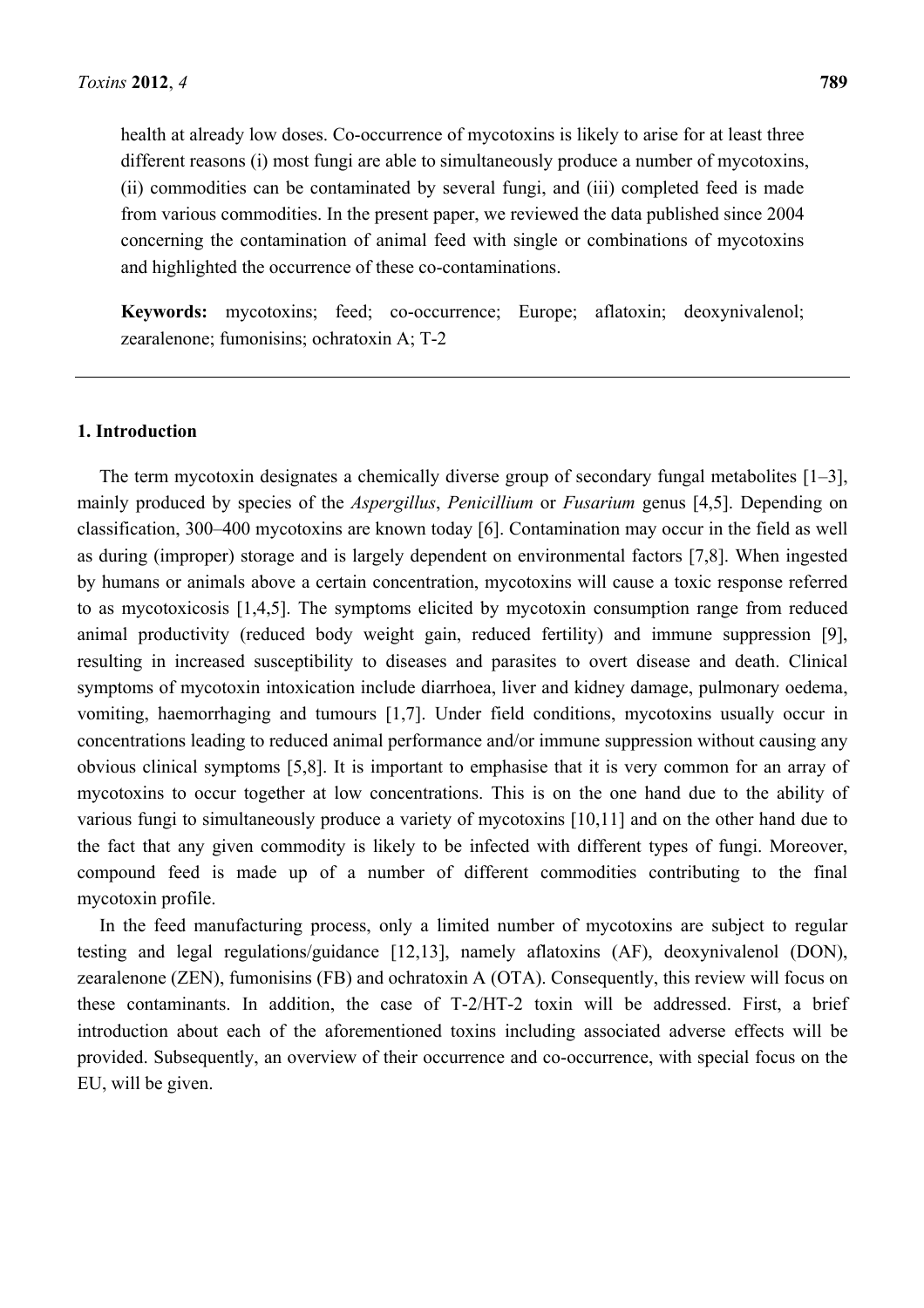# **2. Major Mycotoxins**

#### *2.1. Aflatoxins*

Aflatoxins  $(B_1, B_2, G_1, A_2)$  are considered to be the group of mycotoxins of greatest concern from a global perspective [4]. They are primarily produced by *Aspergillus flavus*, *A. parasiticus* and in rare cases, by A. nomius <sup>[14]</sup>. AFB<sub>1</sub>, the most abundant and most toxic aflatoxin <sup>[15]</sup>, is often referred to as the most potent naturally occurring carcinogen [4]. It is classified as a Group 1 human carcinogen by the International Agency for Research on Cancer (IARC) [16]. Lactating animals fed  $AFB<sub>1</sub>$ contaminated diets will produce milk contaminated with its monohydroxylated derivative  $AFM<sub>1</sub>$  [15], classified as 2B, possibly carcinogenic to humans [16].

Aflatoxin production occurs primarily in regions with tropical or subtropical climates. Hence, from a European perspective, imported feed such as peanut cake, palm kernel, copra and corn gluten meal (depending of origin) is considered to be the most common source of exposure [15]. However, the EFSA report also cites findings from Italy reporting the detection of  $AFB<sub>1</sub>$  in maize originating from the Po valley after a growth period characterized by high temperatures, drought and strong insect damage. As a result, regional milk samples collected after this particular harvest were found to be contaminated with AFM<sub>1</sub> concentration exceeding EU limitations. The incident occurred in 2003 and is discussed in more detail in the section on mycotoxin occurrence in Europe.

The main target organ of aflatoxin toxicity is the liver [15]. Long term exposure of animals to subacutely toxic levels of AFs is associated with liver lesions and/or tumours [17], inferior egg shell and carcass quality, increased disease susceptibility [5], reduced feed efficiency [18], and teratogenicity [1].

#### *2.2. Deoxynivalenol*

Deoxynivalenol (DON) belongs to the trichothecene group and, albeit being one of its least acutely toxic members, is of particular interest owing to its high prevalence [19]. More precisely DON is classified as type-B trichothecene [20]. It is produced by *Fusarium culmorum* and *F. graminearum* [10,19]. DON contamination is observed worldwide, with cereal crops such as wheat, maize or barley being most frequently affected [20]. Furthermore, silage contamination is regularly observed [21]. Cold and wet weather conditions favour DON production [19] and it was found that the timing of the rainfall is more influential than the amount of precipitation [20,22].

In animal husbandry, DON, also known as vomitoxin, is primarily known for causing feed refusal and emesis in pigs [7]. This mycotoxin also alters the immune response [9,23] and the intestinal functions [24]. DON may be produced together with two acetylated derivatives, 3-AcDON and 15-AcDON, that have differential toxicity on pig intestine [25]. Poultry are not as sensitive to DON [26] and feed refusal is only observed at very high concentrations (16–20 mg/kg feed) [20]. Ruminants are the least sensitive animal species to DON, a fact that is attributed to the capacity of rumen microflora to detoxify this mycotoxin [19].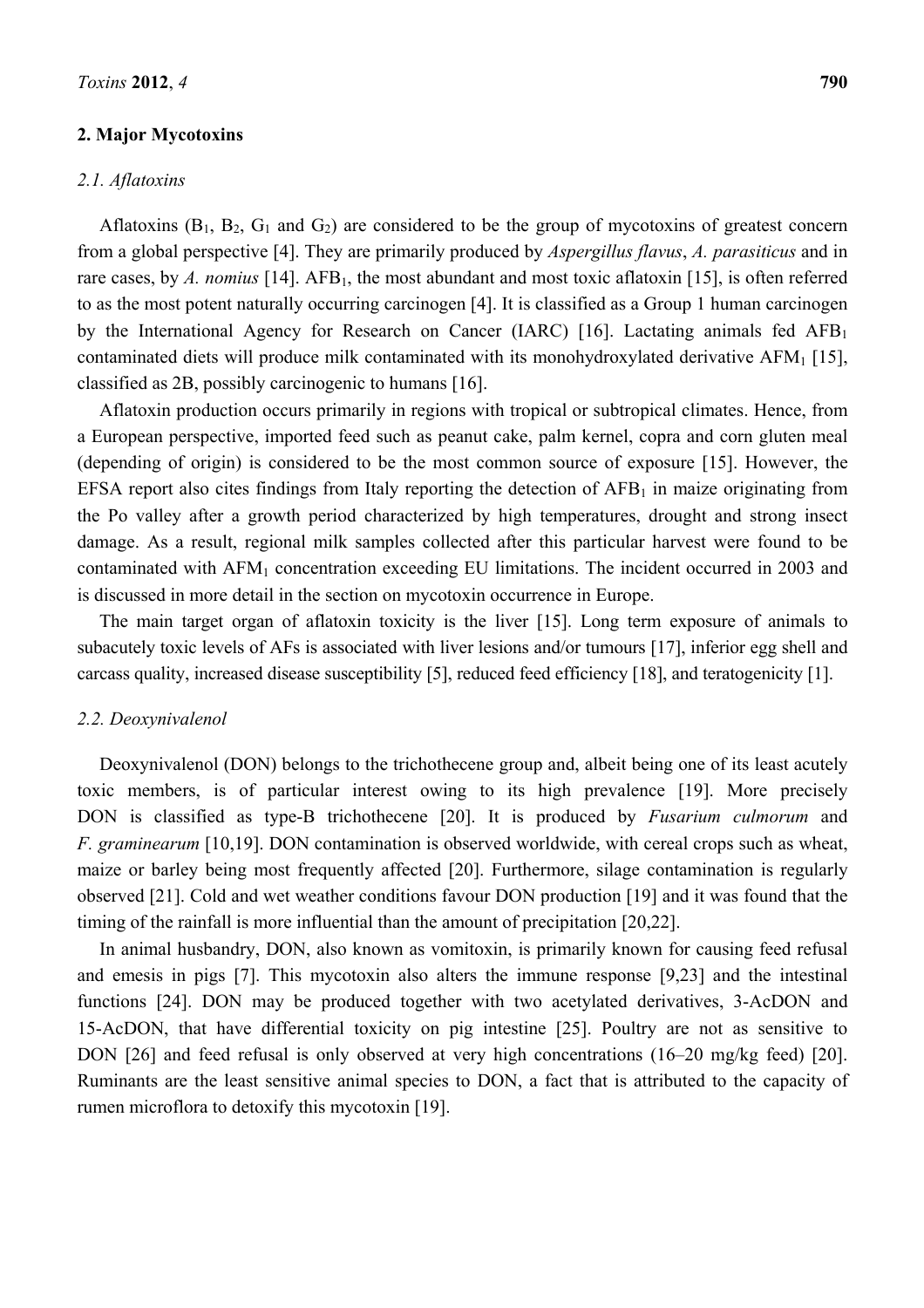#### *2.3. T-2 Toxin and HT-2 Toxin*

T-2 and HT-2 toxin are two of the most toxic members of the trichothecene group. They belong to the type A-trichothecenes and are produced by *F. sporotrichioides*, *F. poae* and other *Fusarium* species [27,28]. Oats and oat products were found to be particularly prone to contamination with high levels of T-2 and HT-2 [29] followed by barley [27].

Toxicity data on T-2 and HT-2 are notoriously scarce compared to the other mycotoxins addressed in this review. They were found to impair protein synthesis and exert immunotoxic, haematotoxic and myelotoxic effects [29,30]. Dietary exposure to T-2 and HT-2 was reported to weaken acquired immune response in pigs [31] and cause oral lesions in poultry [32,33]. Feed intake depression and reduced weight gain have been observed in both species [32–34]. Higher T-2/HT-2 concentrations were furthermore found to negatively influence egg production and egg shell thickness in laying hens [35,36]. Pigs are most sensitive to T-2/HT-2, followed by poultry. Ruminants are again protected by their microflora and found to be least sensitive to these toxins [29].

A comprehensive review on the occurrence of T-2/HT-2 in Europe was provided by van der Fels-Klerx [27]. As a matter of fact, reports on T-2 and HT-2 occurrence are largely restricted to Europe, most often coming from the northern parts of the continent like Scandinavia or the UK [27,28]. When guidance values were set for the other major mycotoxins in feed in 2006 by the European Commission data on T-2/HT-2 were deemed too scarce for setting scientifically sound guidance values and further monitoring was recommended [13]. In a recent opinion piece, the EFSA panel on contaminants in the food chain (CONTAM) concluded that based on available data the animal health risk from dietary exposure to T-2/HT-2 was low [29].

# *2.4. Zearalenone*

Like DON, zearalenone (ZEN) is produced by fungi of the *Fusarium* genus. *F. culmorum*, *F. graminearum* and *F. heterosporum* are among the species found to produce ZEN [10]. Again the risk of contamination is highest in cereal crops [37] but silages, forage, and straw are also likely to contain ZEN [7,21].

Acute toxicity of ZEN is low and adverse effects observed are caused by its ability to interact with the oestrogen receptor [37]. Consequently ZEN is mainly associated with fertility problems and hyper oestrogenic symptoms such as swelling of the vulva and uterus enlargement [1,5,38]. Female swine are most sensitive to ZEN exposure [37] whereas poultry are found to be very tolerant [38]. It is very unlikely that naturally contaminated feedstuff contains ZEN at concentrations sufficiently high to cause adverse effects in poultry. Data on dairy cows is limited but also suggests low responsiveness to ZEN [37].

# *2.5. Fumonisins*

Fumonisins are also counted among the *Fusarium* mycotoxins. In feed crops they are most commonly produced by *F. proliferatum* and *F. verticillioides*. Of the numerous fumonisin analogues known, the B series (FB<sub>1</sub>, FB<sub>2</sub>, and FB<sub>3</sub>) is most important regarding occurrence and toxicity. FB<sub>1</sub> is of greatest concern, as it is the most prevalent and the most toxic of the fumonisins [39]. It has been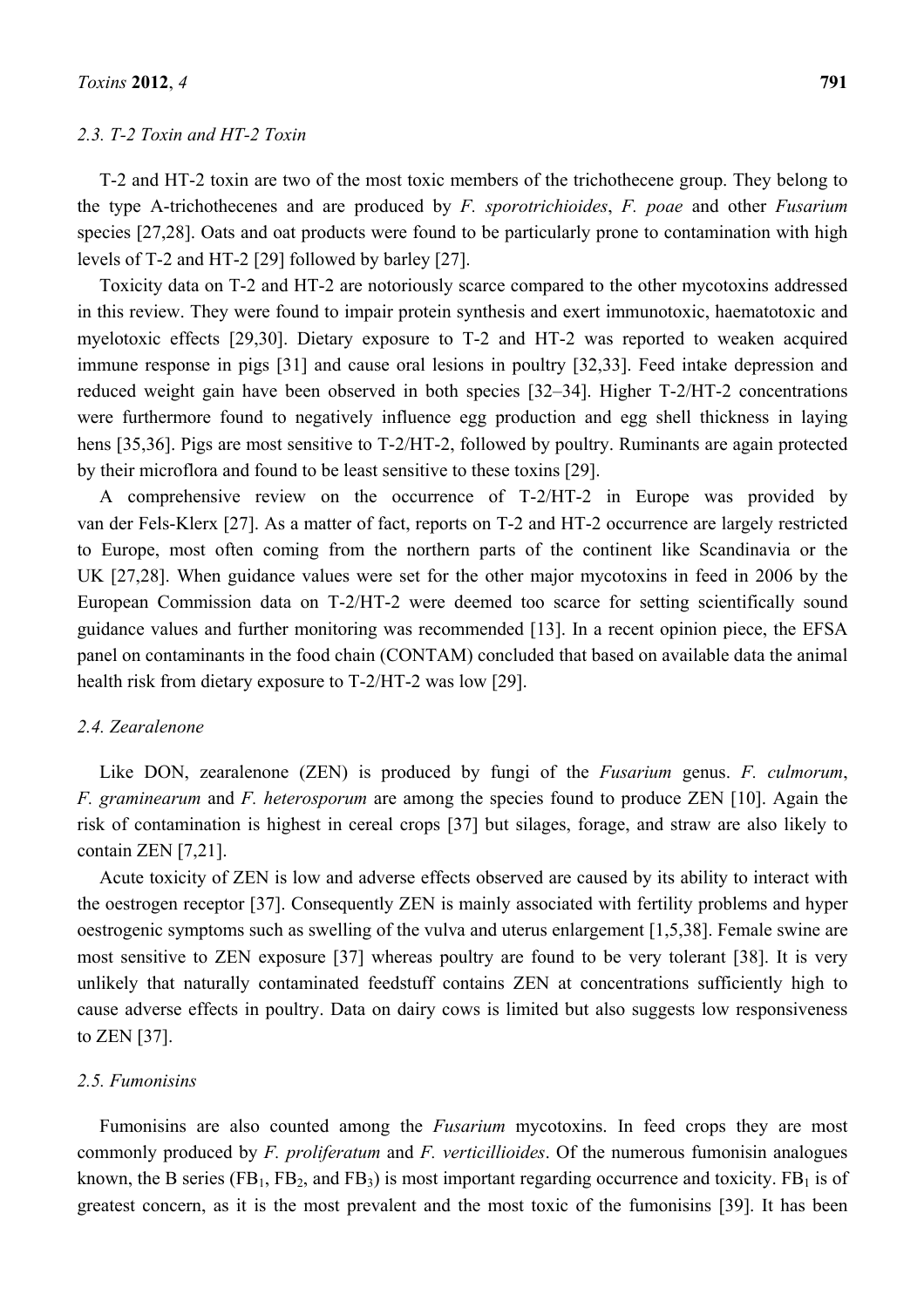classified as 2B, possibly carcinogenic to humans [40]. Fumonisin contamination is commonly associated with maize and maize products [39,41]. In a wider context the classification of fumonisins as *Fusarium* mycotoxins is no longer valid as recently black Aspergilli, most notably *A. niger*, were also found capable of producing fumonisins [42]. They were reported to cause severe contamination of dried grapes with  $FB_{1-4}$  and other fumonisin isomers [43].

Fumonisin contaminated feed will cause severe diseases like pulmonary oedema in swine and leukoencephalomalacia in horses [44]. Furthermore, fumonisins were found to be immunosuppressive [5,45,46], hepatotoxic, and nephrotoxic [1].

Fumonisins, DON and ZEN are considered to be the most important exponents of the *Fusarium* mycotoxins with regard to animal health implications [41,47] and associated economic loss [48]. Although fumonisin contamination is not very common in crops other than maize, *Fusarium* mycotoxins in general are often found to occur together in contaminated cereals [20,41,47]. In most cases, the resulting toxic effects will be additive combinations of the mycotoxins' individual toxicities but synergistic interactions have been observed [47,49].

### *2.6. Ochratoxin A*

Ochratoxin A contamination is predominantly associated with insufficient drying or improper storage. It is found all over the world. In temperate regions, OTA contamination is mostly due to *Penicillium verrucosum* infection while *Aspergillus* species such as *A. carbonarius* account for OTA production in warmer regions [50,51]. As for feed ingredients, OTA is most frequently found in cereals but is also known to contaminate soy beans and peanuts. Since fungal growth often occurs at localised hot spots (*i.e.*, an area of elevated water activity) in the stored grain, OTA distribution in contaminated feed lots tends to be very heterogeneous. This fact poses a particular challenge when testing for OTA contamination [50]. Ochratoxin A has been classified as possibly carcinogenic to humans (Group 2B) [52].

The primary target organ for OTA toxicity is the kidney [51]. OTA contamination has been linked to outbreaks of nephropathy in pigs and poultry. It is furthermore associated with immunosuppression, reduced growth rate and increased mortality [50,51]. Owing to their rumen microflora's ability to degrade OTA to the less toxic ochratoxin α, ruminants are less sensitive to OTA. However, negative effects on milk production have been described [51]. With regards to OTA residues in animal derived food, specialities made from porcine blood are of most concern. Accumulation in kidney and liver was also observed although at a lesser extent. However, it is estimated that animal derived foodstuff only accounts for 3%–10% (depending on eating habits) of human dietary exposure to OTA in Europe [50].

### **3. EU Regulations and Guidance Values**

In the European Union, maximum levels for aflatoxin  $B_1$  in feedstuff have been established by the European Parliament [53] and guidance values for DON, ZEN, FB and OTA were issued by the Commission [13]. Selected examples are given in Table 1. Legally binding regulations (as opposed to mere guidance values) have been issued for  $AFB<sub>1</sub>$  as this mycotoxin is particularly prone to carry-over in milk  $(AFM<sub>1</sub>)$ . The maximum level is designed to prevent the occurrence of  $AFM<sub>1</sub>$  at levels considered harmful to human health.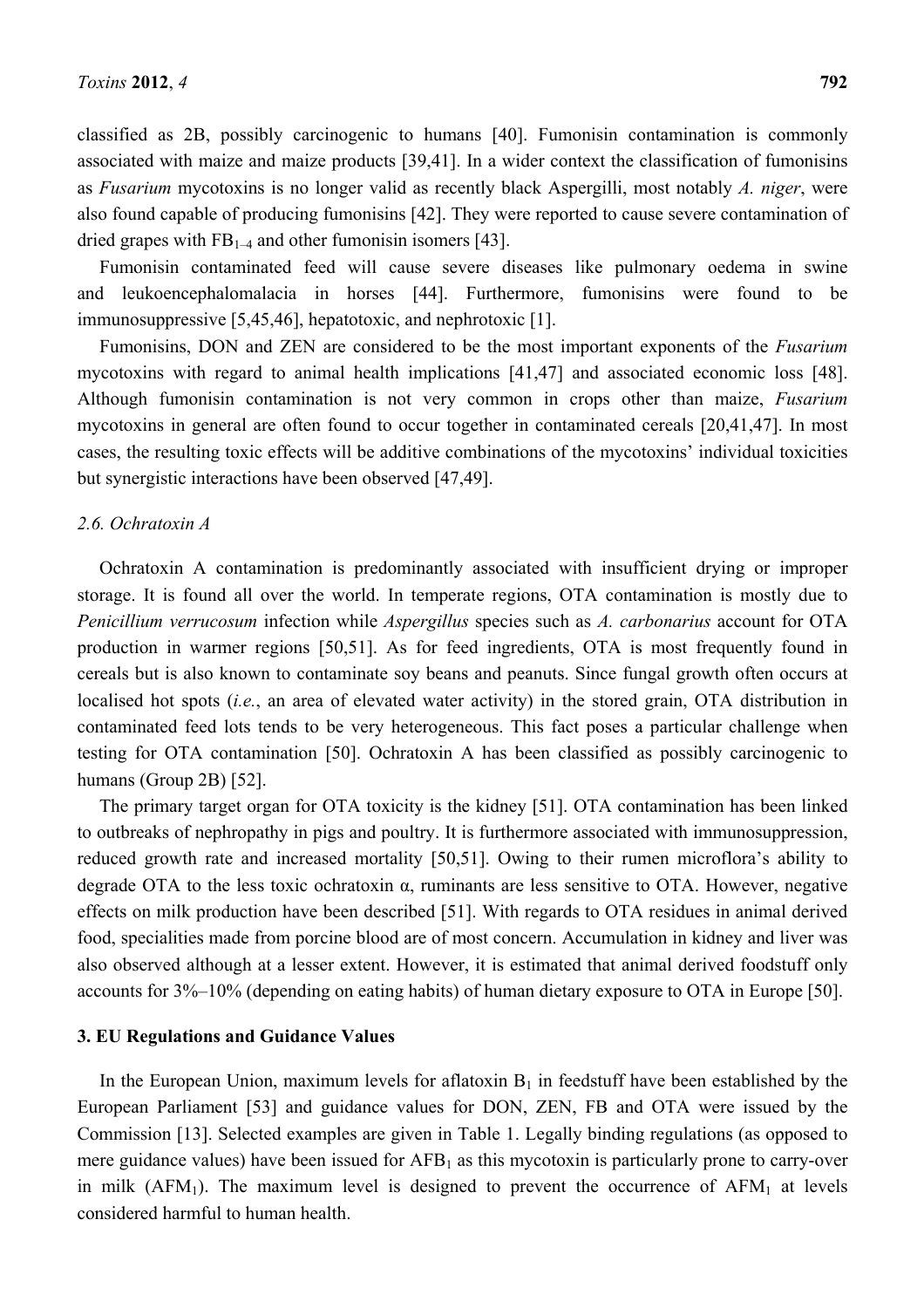# **4. Occurrence of Mycotoxins in European Feed and Feed Raw Materials**

A number of studies on the occurrence of mycotoxins in European feedstuffs have been published. Examples are given in Table 2. As this review aims at providing an update on mycotoxin contamination in feed, only publications dating from 2004 or later were included in this table. The data clearly show that mycotoxins are ubiquitously present in feed material throughout Europe and that maximum contamination levels exceeding the EU maximum levels or guidance values are likely to occur.

**Table 1.** Selected examples of maximum levels for aflatoxin (AFB<sub>1</sub>) (European Parliament 2002) and guidance values for deoxynivalenol (DON), zearalenone (ZEN), fumonisins (FB) and ochratoxin A (OTA) (European Commission 2006) in feed.

|                        | Feedstuff                                             | <b>Maximum Level or</b>             |
|------------------------|-------------------------------------------------------|-------------------------------------|
| Mycotoxin              |                                                       | Guidance Value <sup>a</sup> [µg/kg] |
| Aflatoxin $B_1$        | compound feed for dairy animals and young animals     | 5                                   |
|                        | feed materials                                        | 20                                  |
| Deoxynivalenol         | complementary and complete feedingstuffs for pigs     | 900                                 |
|                        | cereals and cereal products                           | 8,000                               |
|                        | maize by-products                                     | 12,000                              |
| Zearalenone            | complementary and complete feedingstuffs for piglets  | 100                                 |
|                        | and gilts                                             |                                     |
|                        | complementary and complete feeding stuffs for calves, | 500                                 |
|                        | dairy cattle, sheep and goats                         |                                     |
|                        | maize by products                                     | 3,000                               |
| Fumonisins $B_1 + B_2$ | complementary and complete feedingstuffs for pigs,    | 5,000                               |
|                        | horses, rabbits and pet animals                       |                                     |
|                        | maize and maize products                              | 60,000                              |
| Ochratoxin A           | complementary and complete feedingstuffs for pigs     | 50                                  |
|                        | cereals and cereal products                           | 250                                 |

<sup>a</sup> moisture content: 12%.

Miraglia *et al*. [54] emphasised that occurrence patterns of mycotoxins in Europe are expected to change as a consequence of rising average temperatures. Southern Europe is used as an example to support this statement. The authors report that while the importance of DON is about to decrease, *A. flavus* infection and aflatoxin contamination, previously uncommon in Europe, will become increasingly important. In fact, in 2003 a hot and dry growing season led to severe *A. flavus* infection of maize in northern Italy [55]. A survey on 110 samples showed an  $AFB<sub>1</sub>$  incidence of 75% with a mean contamination of 4.4 µg/kg. Using this maize as feedstuff for dairy cattle led to a widespread AFM1 contamination in milk and several thousand tons of milk exceeding the EU legal limit of 0.05 µg/kg AFM1 [12] had to be discarded. The study by Decastelli *et al.* [56] presents the results of a surveillance plan spanning the two years following this incident (Table 2). Indicators of this impending change were also found by Goertz *et al.* [57], who reported *F. verticillioides*, commonly associated with warmer and drier regions such as Italy or Spain, to be the predominant *Fusarium* species isolated from maize grown in Germany in 2006. As a result, FB contamination was detected in 34% of the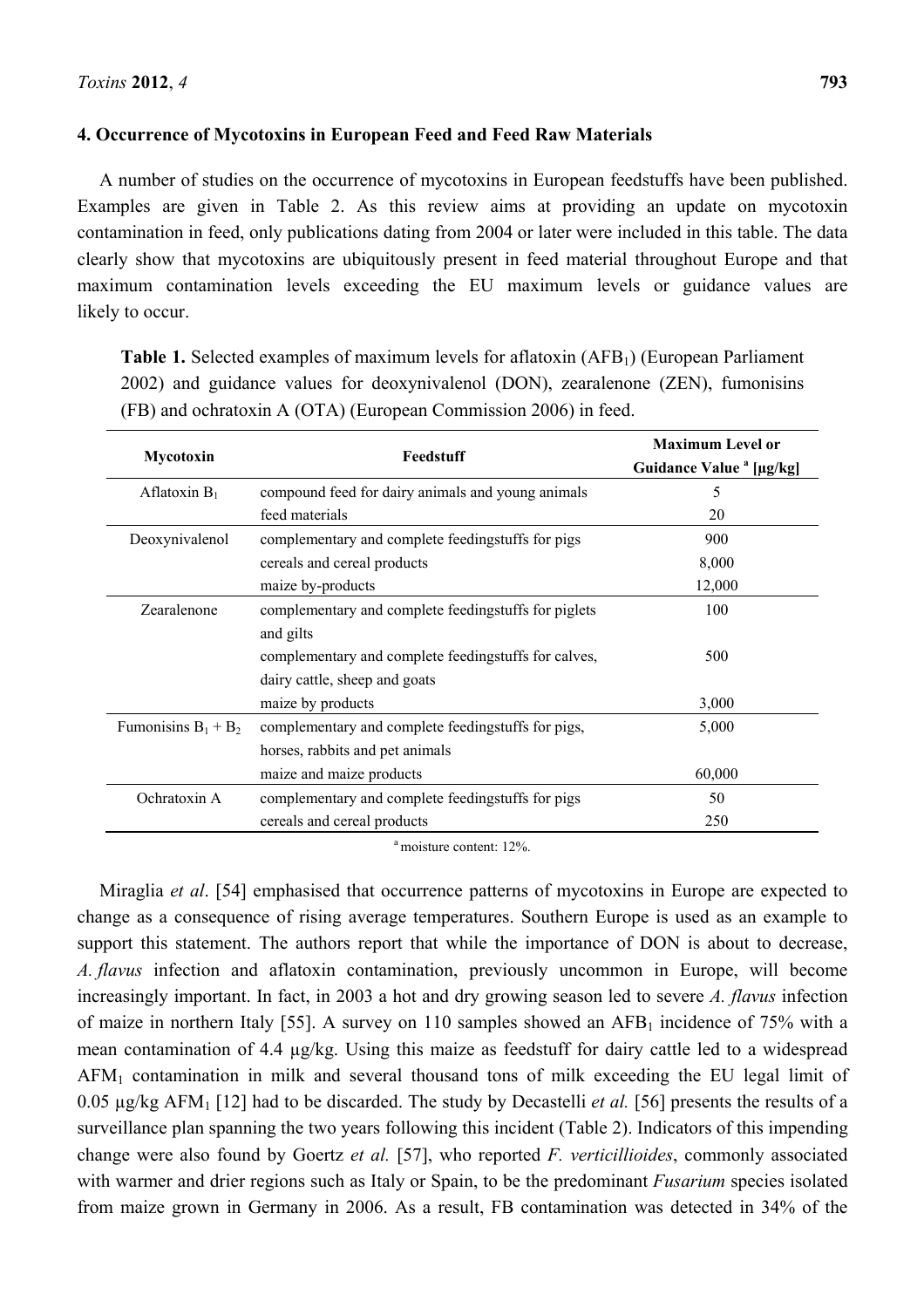samples (Table 2). According to the weather data provided in the report, July and September 2006 had been particularly warm and dry all over Germany.

**Table 2.** Occurrence of Mycotoxins in European feed and feed raw materials—surveys published since 2004. Mycotoxins other than those discussed in the introduction are listed for the sake of completeness, maximum contamination levels are listed in the "range"-column if no information on the contamination range was provided in the respective publication, exponents next to the mycotoxins' names indicate the analysis method.

| Country    | Commodity           | <b>Mycotoxins</b>                  | $\boldsymbol{n}$ | % positives      | Range (µg/kg) | Reference           |
|------------|---------------------|------------------------------------|------------------|------------------|---------------|---------------------|
| ${\rm EU}$ | sows feed,          | 23 mycotoxins                      | 82               | 82               |               | Monbaliu et al.     |
| (CZ, DK,   | wheat, maize        | e.g., DON $^z$                     | 82               | 63               | 74-9,528      | $[58]$              |
| ES, PT,    |                     | FB <sub>1</sub>                    | 82               | 44               | $36 - 5,114$  |                     |
| HU         |                     | <b>ZEN</b>                         | 82               | 15               | 58-387        |                     |
|            |                     | $HT-2$                             | 82               | $\boldsymbol{9}$ | $22 - 116$    |                     |
|            |                     | <b>OTA</b>                         | 82               | $\sqrt{2}$       | $22 - 33$     |                     |
| Europe     | feed materials      | $AF^x$                             | 169 <sup>a</sup> | 15               | max: 103      | Rodrigues and       |
|            |                     | <b>ZEN</b>                         | 1517             | 20               | 1,045         | Naehrer [21]        |
|            |                     | <b>DON</b>                         | 2036             | 58               | 49,000        |                     |
|            |                     | FB                                 | 114              | 48               | 11,050        |                     |
|            |                     | <b>OTA</b>                         | 192              | 35               | 331           |                     |
| Southern   | feed materials      | $AF^x$                             | 127 <sup>a</sup> | 25               | $0.5 - 66$    | Griessler et al.    |
| Europe     |                     | <b>ZEN</b>                         | 303              | 28               | $10 - 2,939$  | $[59]$              |
|            |                     | <b>DON</b>                         | 348              | 66               | 52-4,827      |                     |
|            |                     | $T-2/HT-2$                         | 65               | $\,8\,$          | $35 - 137$    |                     |
|            |                     | <b>OTA</b>                         | 46               | 22               | $1 - 54$      |                     |
|            |                     | FB                                 | 89               | 66               | 25-36,390     |                     |
| Portugal   | dairy cow's<br>feed | AF <sup>y</sup>                    | 1001             | 37               | $1 - 74$      | Martins et al. [60] |
| Portugal   | feed and raw        | AF <sup>y</sup>                    | 1936             | 26               | $1 - 80$      | Martins et al. [61] |
|            | materials           | $DOM^w$                            | 515              | 6                | $100 - 1,649$ |                     |
|            |                     | FB <sup>y</sup>                    | 545              | $\overline{4}$   | $10 - 40$     |                     |
|            |                     | $\mathsf{ZEN}\xspace^{\mathrm{w}}$ | 30               | 13               | 104-356       |                     |
| Portugal   | feed                | $OTA$ <sup>y</sup>                 | 277              | $\,8\,$          | $2 - 6.8$     | Almeida et al. [62] |
|            | fattening pigs      | ZEN                                | 277              | 25               | $5 - 73$      |                     |
|            |                     | <b>DON</b>                         | 277              | 17               | $100 - 864$   |                     |
|            | sows feed           | <b>ZEN</b>                         | 127              | 30               | $5 - 58$      |                     |
|            |                     | FB                                 | 127              | 9                | 50-391        |                     |
| Spain      | feed and raw        | $OTA$ <sup>y</sup>                 | 91               | 30               | $0.1 - 12$    | Jaimez et al. [63]  |
|            | materials           | ZEN                                | 91               | $8\,$            | $0.5 - 2$     |                     |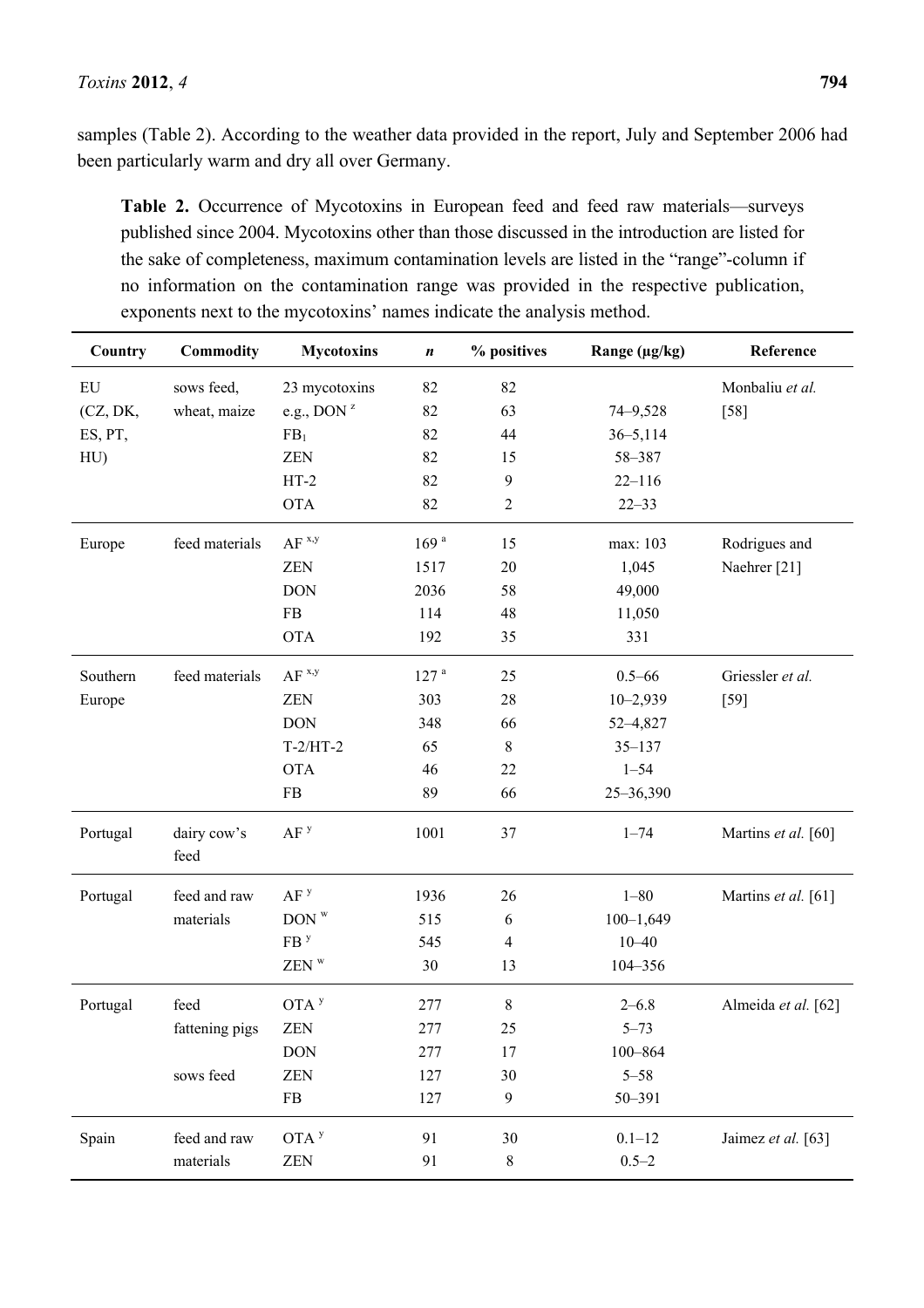| Country  | Commodity          | <b>Mycotoxins</b>             | $\boldsymbol{n}$ | % positives      | Range (µg/kg)  | Reference                 |
|----------|--------------------|-------------------------------|------------------|------------------|----------------|---------------------------|
| Spain    | Barley             | AF <sup>y</sup>               | 123              | 100              | max: 0.8       | Ibáñez-Vea et al.         |
|          |                    | <b>OTA</b>                    | 123              | 58               | $\overline{4}$ | [64]                      |
|          |                    | ZEN                           | 123              | 39               | 19             |                           |
|          |                    | DOM <sup>v</sup>              | 123              | 95               | 1,111          | Ibáñez-Vea et al.         |
|          |                    | <b>NIV</b>                    | 123              | 20               | 1,435          | [65]                      |
|          |                    | FUS-X                         | 123              | 2                | 17             |                           |
|          |                    | 15-AcDON                      | 123              | 57               | 65             |                           |
|          |                    | 3-AcDON                       | 123              | 28               | 20             |                           |
|          |                    | <b>DAS</b>                    | 123              | 25               | $\overline{2}$ |                           |
|          |                    | $T-2/HT-2$                    | 123              | 24               | 533            |                           |
| Italy    | feed for dairy     | $AFB_1$ <sup>x,y</sup>        | 616              | 8 (in 2004)      |                | Decastelli et al.         |
|          | cows               |                               |                  | $0$ (in 2005)    | not specified  | $[56]$                    |
| Croatia  | maize <sup>b</sup> | $DON^{w,x,y}$                 | 40               | 85               | $15 - 17,920$  | Pleadin et al. [66]       |
|          |                    | <b>ZEN</b>                    | 40               | 88               | $2 - 5,110$    |                           |
| Croatia  | maize              | $FB1$ <sup>y</sup>            | 49               | 100              | $142 - 1,378$  | Domijan et al. [67]       |
|          |                    | FB <sub>2</sub>               | 49               | 6                | $68 - 3,084$   |                           |
|          |                    | <b>ZEN</b>                    | 49               | 84               | $0.4 - 39$     |                           |
|          |                    | <b>OTA</b>                    | 49               | 39               | $0.9 - 3$      |                           |
| Greece   | feed and           | $\mathbf{AFB_1}^{\mathrm{w}}$ | 119              | $\boldsymbol{0}$ |                | Vlachou et al. [68]       |
|          | raw materials      |                               | 183              | 4                | $10 - 90$      |                           |
| Czech    | grass              | ZEN <sup>x</sup>              |                  |                  | max: 173       | Skládanka et al.          |
| Republic | (field trial)      | <b>DON</b>                    |                  |                  | 71             | $[69]$                    |
|          |                    | FB                            |                  |                  | nd             |                           |
|          |                    | AF                            |                  |                  | nd             |                           |
| Slovakia | poultry feed       | FB <sup>y</sup>               | 50               | 98               | $36 - 1,160$   | Labuda et al. [70]        |
|          |                    | moniliformin                  | 50               | 52               | $42 - 1,214$   |                           |
|          |                    | ZEN <sup>u, y, z</sup>        | 50               | 88               | $3 - 86$       | Labuda et al. [71]        |
|          |                    | <b>DON</b>                    | 50               | 56               | $64 - 1,230$   |                           |
|          |                    | $T-2$                         | 50               | $90\,$           | $1 - 130$      |                           |
|          |                    | $HT-2$                        | 50               | 76               | $2 - 173$      |                           |
|          |                    | 3-AcDON,                      |                  |                  |                |                           |
|          |                    | 15-AcDON,                     |                  |                  |                |                           |
|          |                    | NIV and DAS                   |                  |                  |                |                           |
|          |                    | also analysed                 |                  |                  |                |                           |
| Bulgaria | barley, wheat,     | ZEN <sup>y</sup>              | 91               | 8                | max: 148       | Manova and                |
|          | maize              | FB                            | 19 <sup>c</sup>  | 95               | 342-4,050      | Mladenova <sup>[72]</sup> |
| Romania  | Maize, wheat,      | AFB1x                         | 86               | 38               | max: 52        | Tabuc et al. [73]         |
|          | barley, oat,       | <b>OTA</b>                    | 86               | 14               | 81             |                           |
|          | soya,              | <b>DON</b>                    | 86               | $70\,$           | 2,248          |                           |
|          | sunflower,         | <b>ZEN</b>                    | 86               | 32               | 496            |                           |
|          | colza, rice,       | FB                            | 86               | 41               | 1,008          |                           |
|          | triticale, rye     |                               | 86               |                  |                |                           |
|          |                    |                               | 86               |                  |                |                           |

**Table 2.** *Cont.*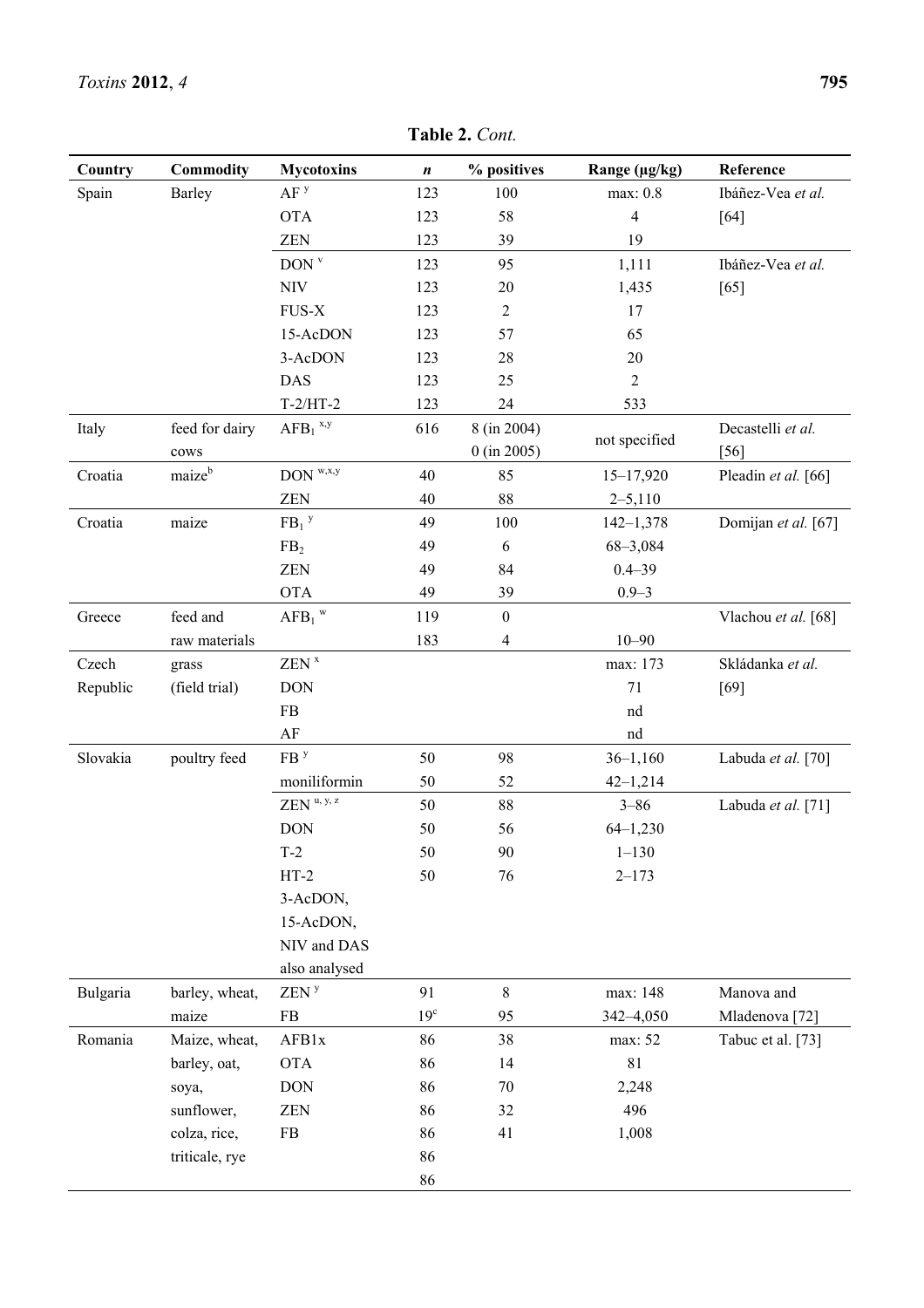| Country     | <b>Commodity</b> | <b>Mycotoxins</b>                  | $\boldsymbol{n}$ | % positives      | Range (µg/kg)   | Reference          |
|-------------|------------------|------------------------------------|------------------|------------------|-----------------|--------------------|
| Romania     | wheat            | <b>DON</b>                         | 40               | 43               | $19 - 96$       | Banu et al. [74]   |
|             |                  | <b>ZEN</b>                         | 40               | 10               | $3 - 6$         |                    |
| Poland      | cereals, corn,   | $AF^{y, z}$                        | 1255             | $3 - 10$         | $0.2 - 0.9$     | Grajewski et al.   |
|             | mixed feed,      | <b>OTA</b>                         | 1255             | $36 - 87$        | $28 - 760$      | $[75]$             |
|             | silages          | ${\rm FB}$                         | 1255             | $60 - 91$        | 435-9,409       |                    |
|             |                  | <b>ZEN</b>                         | 1255             | $60 - 87$        | $422 - 1,150$   |                    |
|             |                  | <b>DON</b>                         | 1255             | $83 - 95$        | 3,090-14,470    |                    |
|             |                  | NIV, T-2 and                       |                  | range of %       | range of yearly |                    |
|             |                  | HT-2 also                          |                  | positives/year   | maxima          |                    |
|             |                  | analysed                           |                  |                  |                 |                    |
| Germany     | maize            | 32 <sup>y</sup>                    |                  |                  | max:            | Goertz et al. [57] |
|             | $(2006$ and      | e.g. DON (2006)                    | 44               | 75               | 19,570          |                    |
|             | 2007 harvest)    | <b>ZEN</b> (2006)                  | 44               | $27\,$           | 860             |                    |
|             |                  | $FB1$ (2006)                       | 44               | 34               | 20,690          |                    |
|             |                  | DON (2007)                         | 40               | 90               | 16,250          |                    |
|             |                  | ZEN (2007)                         | 40               | 93               | 14,580          |                    |
|             |                  | FB <sub>1</sub> (2007)             | 40               | $\boldsymbol{0}$ | 50 (LOQ/2)      |                    |
|             |                  |                                    |                  |                  |                 |                    |
| Switzerland | maize            | $DOM$ <sup><math>x, z</math></sup> | 19 <sup>d</sup>  | 100              | $210 - 8,580$   | Dorn et al. [76]   |
|             | (field trial)    | ZEN                                | 19               | 79               | $16 - 1,260$    |                    |
|             |                  | FB                                 | 19               | $10\,$           | 1,180-2,110     |                    |
|             |                  | <b>NIV</b>                         | 19               | 36               | $80 - 1,300$    |                    |
|             | growers fields   | <b>DON</b>                         | 12               | 92               | $160 - 8,570$   |                    |
|             |                  | <b>ZEN</b>                         | 12               | 92               | $60 - 2,240$    |                    |
|             |                  | ${\rm FB}$                         | 12               | 17               | 300-265,000     |                    |
|             |                  | <b>NIV</b>                         | 12               | 25               | $440 - 1,530$   |                    |

**Table 2.** *Cont.* 

<sup>a</sup> number of samples analysed for each mycotoxin, total number of samples  $416$ ;  $\frac{b}{ }$  sampling after exceptionally cold and wet 2010 growing season;  $\epsilon$  FBs were determined in maize only;  $\epsilon$  19 samples in 2006, 2007 samples not shown; <sup>u</sup> GC; <sup>v</sup> GC-MS; <sup>w</sup> TLC; <sup>x</sup> ELISA; <sup>y</sup> HPLC; <sup>z</sup> HPLC-MS/MS; CZ: Czech Republic; DK: Denmark; ES: Spain; PT: Portugal; HU: Hungary; NIV: Nivalenol; FUS-X: Fusarenon-X; DAS: Diacetoxyscirpenol; nd: not detected.

It is however difficult to infer trends or recent developments regarding mycotoxin contamination in European feed from the data presented in Table 2. There are a number of reasons for this, not the least of which is the strong influence of the respective cropping season's climate on the contamination level, causing a high year to year variation of the results, which underlines the importance of implementing regular surveillance programs. Also, applied analysis methods were diverse, including ELISA, TLC, GC and HPLC. Moreover sampling methods are often not described in detail, yet, sampling is considered the largest source of error in mycotoxin analysis [77].

# **5. EU and National Monitoring**

The vast majority (>98%) of mycotoxin related entries concerning feed in the RASFF (Rapid Alert System for Food and Feed) database [78] report the detection of aflatoxins. This is not surprising, as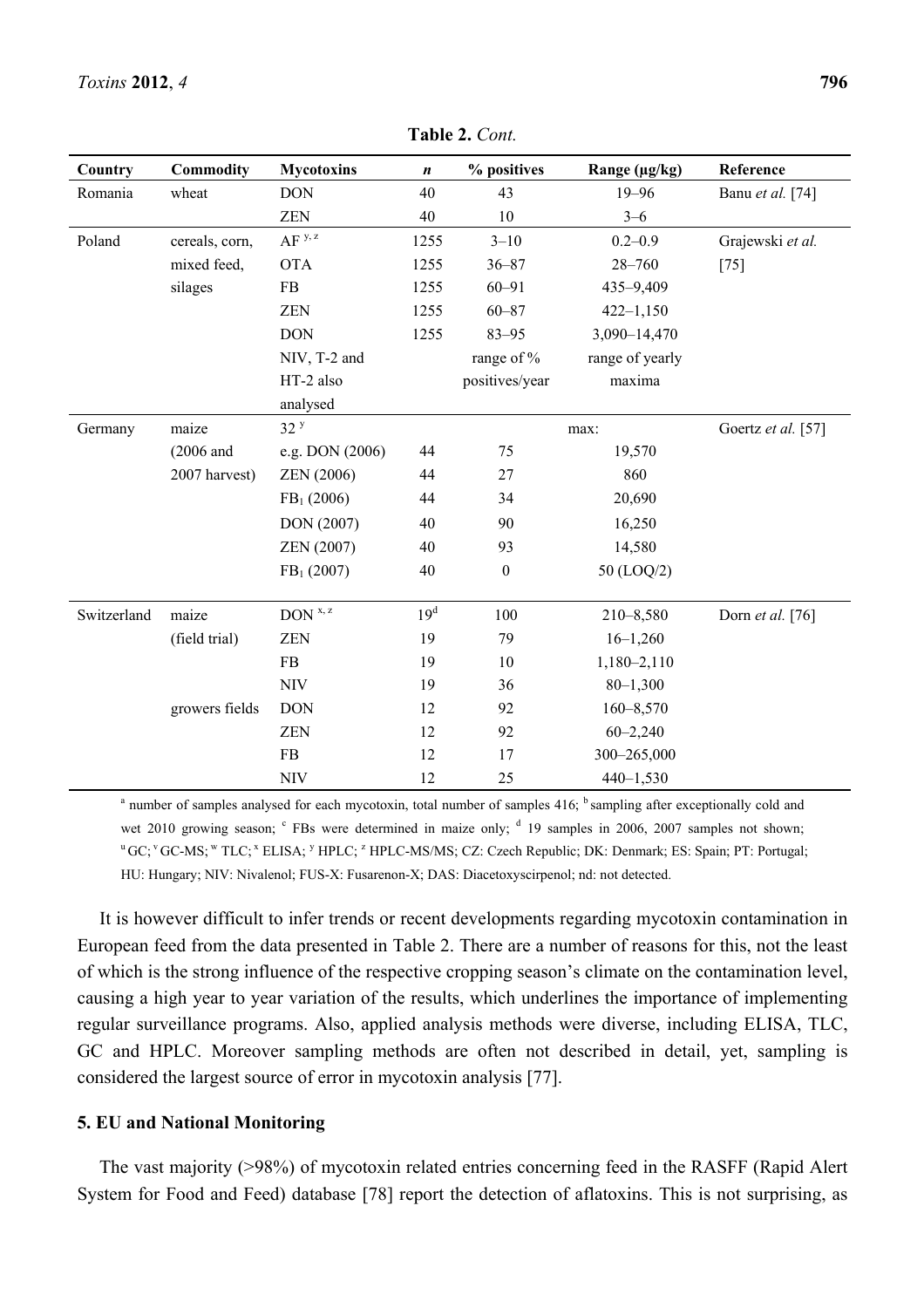aflatoxin  $B_1$  is to date the only mycotoxin for which legal maximum levels in feedstuff have been established in the European Union. In general, mycotoxins only account for a rather small fraction of the feed related entries in the RASFF database [79], probably for the same reason.

Austrian feed and feed raw materials generally show good compliance with EU regulations and guidance levels. DON is detected most often (around 60% positives in cereal samples other than maize and 95% positives in maize samples). ZEN is the second most common mycotoxin, found in about 70% of unprocessed maize kernel samples. It is rarely detected in other cereal samples. Other mycotoxins such as FB and OTA are detected much less frequently, FB for example is only quantifiable in 10%–30% of each year's maize samples [80–82]. One Austrian maize sample in 2009 and one in 2010 were found to exceed the guidance level for DON [80,81].

The vast majority of the feed samples analysed for mycotoxin contamination in 2010 within the scope of German official controls proved to be compliant with legal requirements. Seven oilseed samples were found to contain  $AFB_1$  above the maximum limit. As 1810 samples were tested for  $AFB_1$ , this makes for only 0.4% of objectionable samples [83]. Two samples exceeded the guidance value for DON and three samples contained OTA levels above the respective guidance value [84].

Feed official control system in Greece reported a high compliance to EU regulation 1881/2006 in the majority of samples tested in 2010. For the detection of aflatoxin  $B_1$ , 71 feed and grain samples (wheat, maize, barley *etc.*) were tested and 5 were non-compliant to EU regulation 32/2002. All samples analysed for OTA, ZEN, and DON were compliant to the respective legislation and no excess levels of T-2 toxin were found either [85].

RIKILT Institute for Food Safety published a report analysing the results from Dutch official controls of feed from 2001*–*2009 [86]. Mycotoxin concentrations are generally well below the respective maximum level or guidance values although some individual samples exceeded admissible limits. Contamination levels in cereals were generally stable. High DON concentrations were found in liquid pig feed samples, 10% of which exceeded the guidance value. Oil seeds (sunflower, groundnut) and rice were reported to occasionally contain  $AFB<sub>1</sub>$  concentrations above the regulatory limit. It was also noted, that soy bean samples with high ZEN content often originated from Argentina.

In Sweden, all feed samples analysed under the national monitoring scheme in 2010 were compliant with EU regulations [87]. In fact, the Swedish board of agriculture did not detect any transgressions of mycotoxin maximum levels or guidance values since 2006 [88–90]. In early 2006, aflatoxin contaminated rice meal used in dairy cattle feed production had been identified as the cause of elevated AFM1 levels in Swedish milk [91].

#### **6. Mycotoxin Co-occurrence**

Considering the fact that mycotoxigenic fungi are usually capable of producing more than one mycotoxin [4,10,11] and that feed raw materials are commonly infected with various fungal species at a time [10], studying the occurrence of any given mycotoxin alone provides incomplete information about the risk associated with the respective feedstuff. Compound feed is particularly vulnerable to multiple contaminations as it typically contains a mixture of several raw materials [92]. In their meta-analysis, Grenier and Oswald [49] reviewed 112 publications on toxicological interactions of mycotoxins. They found that most of the studies reported synergistic or additive interactions regarding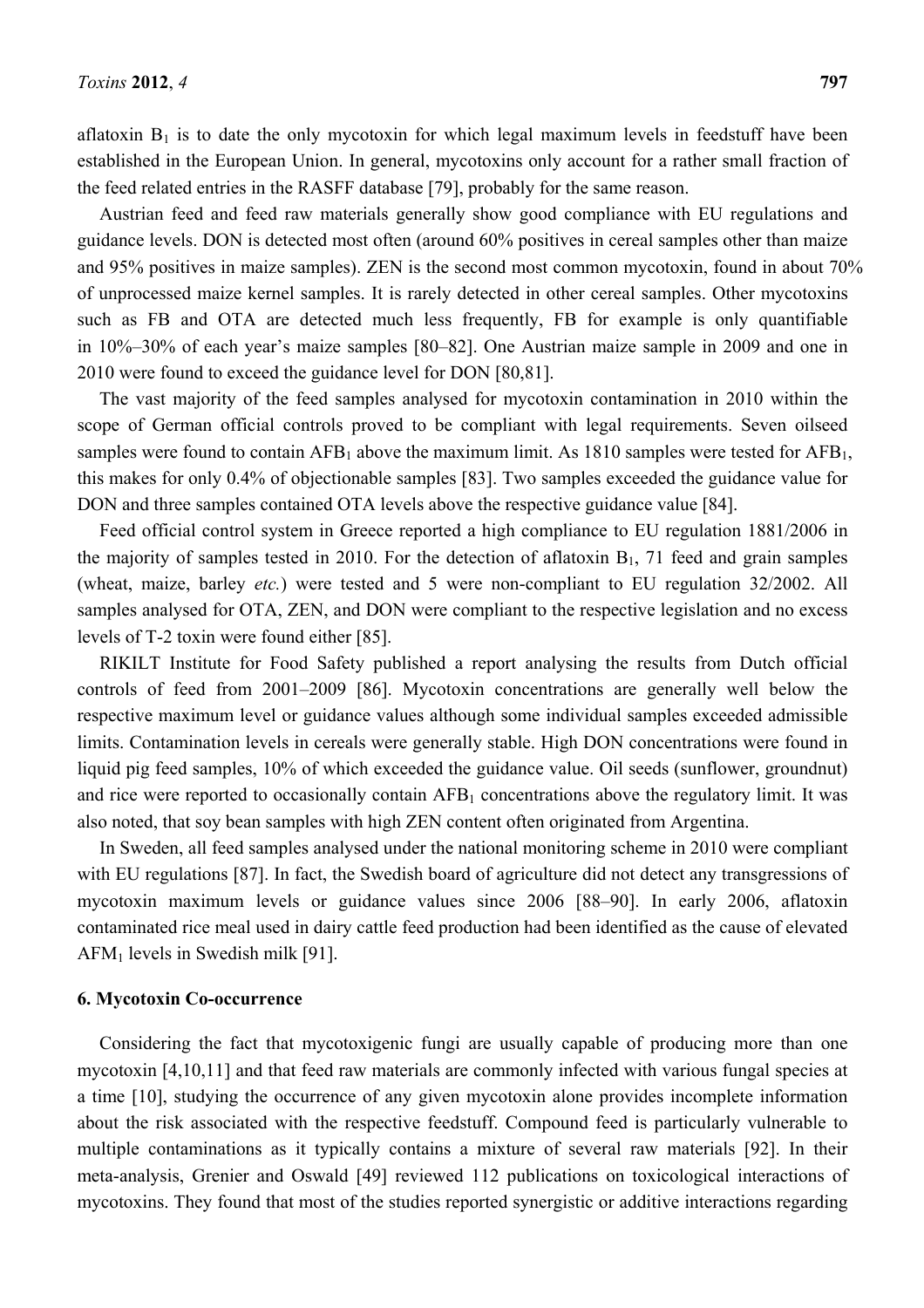adverse effects on animal performance. When it comes to other parameters, especially biochemical ones, results were more variable, ranging from synergistic to antagonistic for the same toxin combination and target variable. Nevertheless the summarised findings underline the importance of studying mycotoxin co-occurrence.

Stoev *et al.* [93] arrived at a similar conclusion. They analysed a total of 50 feed samples from Bulgarian pig and poultry farms experiencing nephropathy problems. They found that, although all samples were contaminated with OTA at a mean concentration exceeding the EC guidance levels for pig and poultry feed (50 µg/kg and 100 µg/kg respectively) [13], OTA concentration alone was not high enough to explain the observed symptoms. It was inferred that the nephropathy problems were caused by the combined effects of OTA,  $FB<sub>1</sub>$  and penicillic acid. Furthermore, a hitherto unknown metabolite found in 92% of the samples, is suspected as an additional causative agent.

Both publications highlight the necessity of testing for an array of mycotoxins in order to accurately determine feed quality and potential risks. This section is aimed at providing an overview of mycotoxin co-occurrence found in feed and feed raw materials with special focus on European data. The findings mentioned in the following paragraphs are also summarised in Tables 3 and 4. Table 4 contains data on mycotoxin co-occurrence in Europe while Table 3 provides additional information concerning the co-occurrence of AF and FB in maize from South America. Maize is particularly prone to infection by mycotoxigenic fungi, most notably *Fusarium* sp. [94]. Therefore it is often subject to studies on mycotoxin contamination and co-occurrence.

As for Europe, an UK study screening maize products intended for animal feed for 22 mycotoxins found that all 67 samples were co-contaminated with up to 12 different *Fusarium* mycotoxins [95]. FBs and DON occurred together in 75% of the samples and 15-AcDON, moniliformin, and ZEN were frequent co-contaminants. None of the samples contained detectable amounts of AF. Prior to this study, Scudamore *et al.* [96] conducted a survey on 330 samples of feed ingredients and found that maize was by far the most affected by co-contamination. In total, 60% of the maize samples tested positive for more than one mycotoxin, AF and FB being the most common combination (28%). Another publication reported the occurrence of 14 different *Fusarium* mycotoxins in 84 German maize samples sourced after the 2006 and 2007 harvest [57]. Although no information regarding co-occurrence is provided, the high individual incidences of several mycotoxins imply co-occurrence of DON (and its acetylated forms), ZEN, moniliformin, beauvericin, nivalenol, enniatin B, FBs, and/or HT-2 toxin. Likewise, co-occurrence of trichothecenes with ZEN and OTA in 760 Hungarian maize samples can be deduced from the individual toxin prevalences reported by Rafai *et al.* [97]. This study also comprised 921 samples of other feed raw materials such as wheat, barley, soybean and so on. Typically, DON was found to be the major contaminant, frequently co-occurring with ZEN.

Several groups investigated the occurrence of aflatoxins and fumonisins in Brazilian maize. The results are summarised in Table 3. Joint contamination with these toxins is particularly concerning as there is evidence that  $FB_1$  synergistically promotes liver tumours initiated by AFB<sub>1</sub> [49]. Brazil is the third most important producer of maize in the world [98]. Hence, contamination levels of Brazilian maize are of international significance. Table 3 also lists a long-term study from Argentina, fourth most important producer of maize worldwide [98].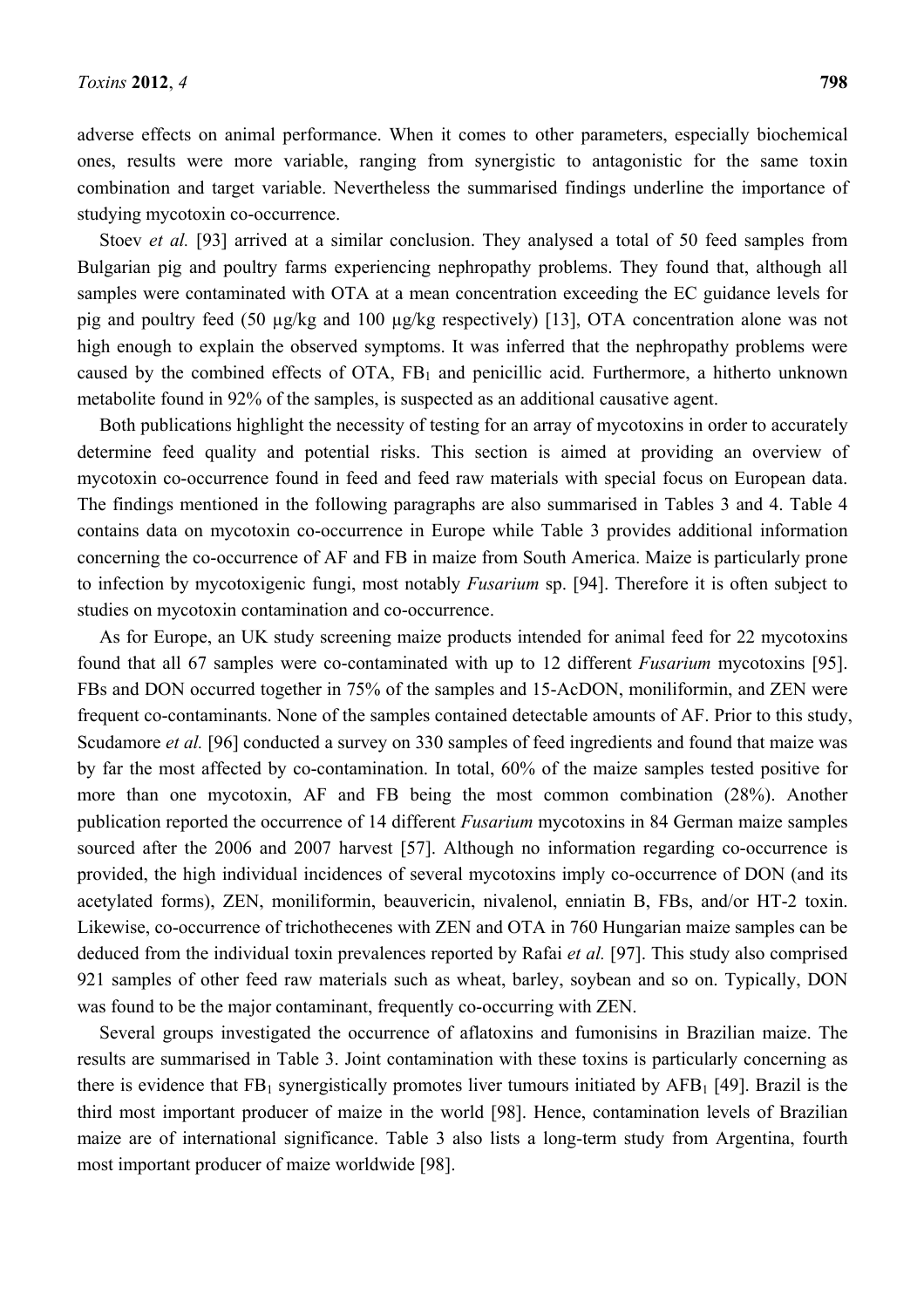|  | $\mathbf{1}$ $\mathbf{A}$ $\mathbf{1}$ |  |  |
|--|----------------------------------------|--|--|
|  |                                        |  |  |
|  |                                        |  |  |

| Country       | <b>Mycotoxins</b>                        | n          | Co-Occurrence                            | Reference                  |
|---------------|------------------------------------------|------------|------------------------------------------|----------------------------|
| <b>Brazil</b> | AFB <sub>1</sub> , FB <sub>1</sub> , ZEN | 214        | AFB <sub>1</sub> , FB <sub>1</sub> : 38% | Vargas et al. [99]         |
|               |                                          |            | $FB_1$ , ZEN: 30%                        |                            |
|               |                                          |            | $AFB1, FB1, ZEN: 8%$                     |                            |
| <b>Brazil</b> | $AFB_1, FB_1$                            | 110        | $AFB1, FB1: 54.5%$                       | Carmagos et al. [100]      |
| <b>Brazil</b> | AFs, FBs                                 | 300        | AFs, FBs: $8\%$                          | Moreno <i>et al.</i> [101] |
| <b>Brazil</b> | AFs, FBs                                 | <b>200</b> | AFs, FBs: $7\%$                          | Rocha <i>et al.</i> [102]  |
| Argentina     | AF, FB, ZEN, DON                         | 3246       | AF, FB: 8.3%                             | Garrido et al. [103]       |
|               |                                          |            | FB, ZEN: 2%                              |                            |

**Table 3.** Summary of the studies reporting mycotoxin co-occurrence in South American maize.

A survey on feed and feed ingredients (*n* = 416) sourced in Southern Europe from January 2005 to August 2009 established that 22% of the compound feed samples contained more than one mycotoxin [59]. It was furthermore reported that 23% of all samples from Spain and 32% of the Italian samples contained at least two mycotoxins. The samples were tested for AFs, ZEN, B-trichothecenes (DON and AcDON), A-trichothecenes (T-2 toxin and HT-2 toxin), FBs, and OTA. It was stated that *Fusarium* mycotoxins, namely type B-trichothecenes, ZEN, and FBs, were major contaminants and that their co-occurrence was frequently observed. Almeida *et al.* [62] analysed 277 samples of feed for fattening pigs marketed in Portugal for OTA, ZEN, and DON. In total, 10% of the samples were found to contain any two-toxin combination, ZEN and DON co-occurring most often. One sample was contaminated by all three toxins. Moreover, concentrations of FBs and ZEN were determined in 127 samples of sows feed, two of which (1.5%) were positive for both analytes. Another study analysing 82 samples of sows feed, wheat and maize sourced in different EU countries in 2008 for the presence of 23 different mycotoxins found that 75% of the samples contained more than one mycotoxin [58]. The majority of these samples contained DON, AcDON, and FBs in combination with other mycotoxins. Of 50 Slovakian poultry feed samples tested for trichothecenes and ZEN, 84% contained more than one mycotoxin. A four toxin combination of DON, ZEN, T-2, and HT-2 was detected most frequently (32%) [71]. A similar study on the occurrence of  $FB<sub>1</sub>$ ,  $FB<sub>2</sub>$  and moniliformin in poultry feed from Slovakia found that 25 (50%) of the samples contained all three mycotoxins [70]. The description of the samples in both publications strongly suggests, that the samples analysed in both studies were identical. Merging the results shows that all samples were contaminated with at least three mycotoxins and that 82% contained five or more. The most common combinations being DON, ZEN, T-2, HT-2,  $FB<sub>1</sub>$ , and  $FB<sub>2</sub>$  and DON, ZEN, T-2, HT-2,  $FB<sub>1</sub>$ ,  $FB<sub>2</sub>$ , and moniliformin, found in 14% and 12% of the samples respectively. Upon investigating the diets of dairy cattle in the Netherlands, Driehuis *et al.* [104] found that DON and ZEN were co-occurring in 44% of the diets, silage and compound feed being the major sources of exposure.

Other European studies have focused on a single commodity. For example, Ibáñez-Vea *et al.* [64] tested 123 Spanish barley samples from the 2007 and 2008 harvest for AFs, ZEN, and OTA. Detectable levels of  $AFB<sub>1</sub>$  were reported for all the samples and it was found to co-occur with OTA in 31% of the samples. Co-occurrence of  $AFB<sub>1</sub>$  and  $ZEN$  was 12% and  $AFB<sub>1</sub>$ ,  $ZEN$ , and  $OTA$ co-contamination was detected in 27% of the samples. The authors published a second study on the occurrence of type A and B trichothecenes in these samples [65]. DON was present in 95% of them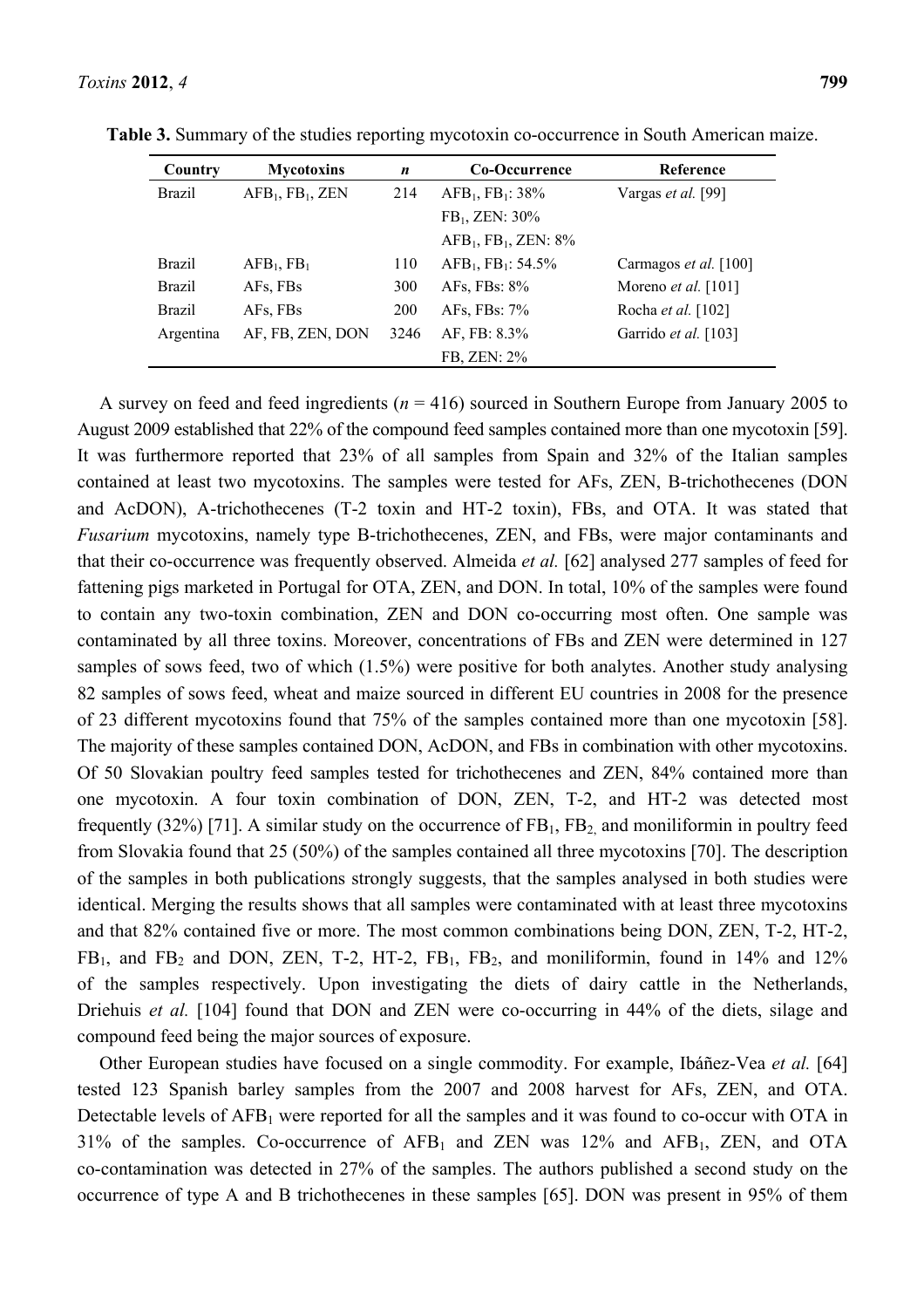and 43% contained three or more trichothecenes. Combining the results of both studies 96% of the samples were found to be contaminated with three or more mycotoxins [105]. The combinations  $AFB<sub>1</sub>$ , OTA and DON and AFB1, OTA, DON, and ZEN were most frequent, being observed in 29% and 26% of the samples respectively.

| Country     | <b>Commodity</b> | <b>Mycotoxins</b>  | n    | Co-Occurrence                         | Reference               |
|-------------|------------------|--------------------|------|---------------------------------------|-------------------------|
| UK          | Maize            | 22 different       | 67   | 100% contained                        | Scudamore et al. [95]   |
|             | products         | mycotoxins         |      | >1 mycotoxin                          |                         |
|             |                  |                    |      | up to 12 mycotoxins found to          |                         |
|             |                  |                    |      | co-occur                              |                         |
| <b>UK</b>   | feed             | AFs, FBs, OTA,     |      | 14%, most often in maize              | Scudamore et al. [96]   |
|             | ingredients      | ZEN, citrinin,     |      | AF, FB in maize most                  |                         |
|             |                  | sterigmatocystein  |      | common: 28%                           |                         |
| Germany     | Maize            | 32 mycotoxins      | 84   | not specified, implied by high        | Goertz et al. [57]      |
|             |                  |                    |      | individual incidences                 |                         |
|             |                  |                    |      | e.g., DON and ZEN                     |                         |
| Hungary     | feed raw         | 8 Fusarium         | 1681 | not specified, implied by high        | Rafai et al. [97]       |
|             | materials        | mycotoxins         |      | individual incidences                 |                         |
|             |                  |                    |      | e.g., trichothecenes, ZEN and OTA     |                         |
| Southern    | feed and         | AFs, ZEN, DON,     | 416  | 22% in compound feed                  | Griessler et al. [59].  |
| Europe      | feed             | AcDON, T-2,        |      | B trichothecenes, ZEN and FB          |                         |
|             | ingredients      | HT-2, FBs, OTA     |      | co-occurred frequently                |                         |
| Portugal    | swine feed       | OTA, ZEN, DON      | 277  | 10% contained any two toxins(most     | Almeida et al. [62]     |
|             | (fattening)      |                    |      | often ZEN and DON)                    |                         |
|             |                  |                    |      | OTA, ZEN, DON: 0.4%                   |                         |
|             | sows feed        | FBs, ZEN           | 127  | FB, ZEN: 1.5%                         |                         |
| EU (CZ,     | sows feed,       | 23 mycotoxins      | 82   | 75% co-contaminated                   | Monbaliu et al. [58]    |
| DK, ES,     | wheat,           |                    |      |                                       |                         |
| PT, HU)     | maize            |                    |      |                                       |                         |
| Slovakia    | poultry feed     | trichotecenes, ZEN | 50   | 84% co-contaminated                   | Labuda et al. [71]      |
|             |                  |                    |      | DON, ZEN, T-2, HT-2: 32%              |                         |
|             |                  | FB1, FB2,          |      | 50% contained all three               | Labuda et al. [70]      |
|             |                  | moniliformin       |      |                                       |                         |
| Netherlands | diet of dairy    | 20 mycotoxins      | 169  | DON and ZEN in 44% of the diets       | Driehuis et al. [104]   |
|             | cattle           |                    |      | (major source: silage and             |                         |
|             |                  |                    |      | compound feed)                        |                         |
| Spain       | barley           | AFs, ZEN, OTA      | 123  | AF, OTA: 31%                          | Ibáñez-Vea et al. [64]  |
|             |                  |                    |      | AF, ZEN: 12%                          |                         |
|             |                  |                    |      | AF, ZEN, OTA: 27%                     |                         |
|             |                  | type A and B       |      | 43% contained $\geq$ 3 trichothecenes | Ibáñez-Vea et al. [65]  |
|             |                  | trichothecenes     |      |                                       |                         |
|             |                  |                    |      | AF, OTA, DON: 29%                     | Ibáñez-Vea et al. [105] |
|             |                  | combined:          |      | AF, OTA, DON, ZEN: 26%                |                         |

Table 4. Overview of studies on mycotoxin co-occurrence in feed and feed ingredients from EU countries.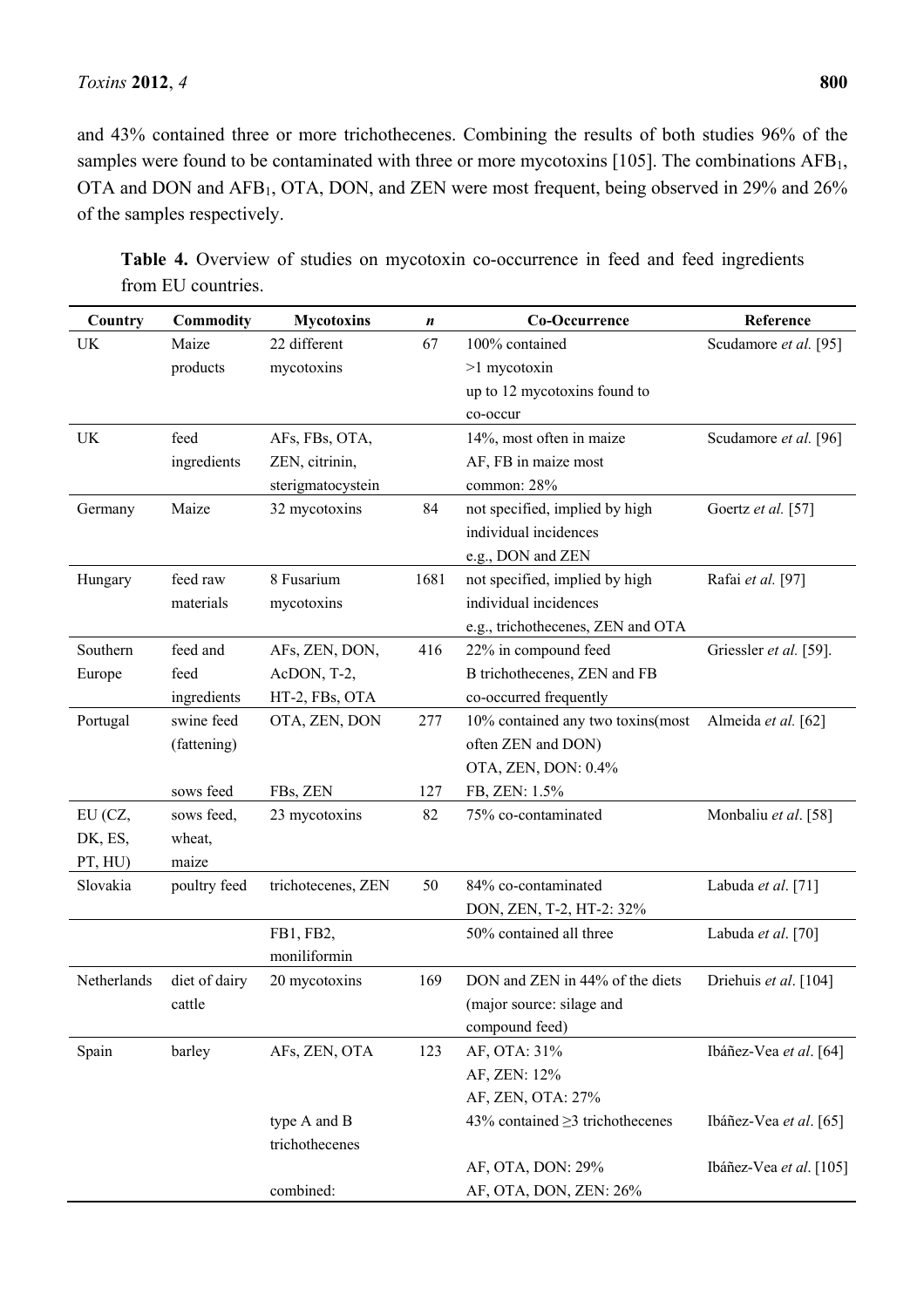The frequent detection of mycotoxin co-occurrence even in studies screening for a limited number of analytes underlines the importance of multi-mycotoxin analysis methods. Berthiller *et al.* [6] published a comprehensive review on the evolution of such methods from HPLC-UV to state of the art LC-MS/MS. Of the reports summarised above, Goertz *et al.* [57], Monbaliu *et al.* [58] and Driehuis *et al.* [104] used LC-MS/MS methods for the simultaneous detection of various mycotoxins. A very powerful method to this end was developed by Sulyok *et al.* who extended their LC-MS/MS method published in 2006 [106] to detect 87 mycotoxins [2]. Upon further development the method was extended by another 19 mycotoxins [107]. Today, it allows for the simultaneous detection of 340 analytes, most of them being mycotoxins (Personal Communication, M. Sulyok).

#### **7. Conclusions***—***Future Perspectives**

Mycotoxins are ubiquitously present in European feed and feed raw materials. Although compliance with EU regulations is usually high, continuous monitoring is needed in order to avoid negative impacts on animal health and performance due to elevated contamination levels, which may occur for example after growing seasons characterised by weather conditions particularly favourable to fungal infection and growth. As the timing of the rainfall may be more important than the actual amount of precipitation [20,22], the development of predictive models for mycotoxin occurrence based on regional weather data would be a valuable tool to estimate the risk of contamination after a given growing season. For example, DONcast®, a predictive tool for DON in wheat in Ontario (Canada), has been commercialised in 2002 [108]. A European version (DONcast® Europe) is under validation (www.doncast.eu). In Italy, a risk assessment tool predicting FB production by *F. verticillioides* in maize is under development [109]. Although the weather is the most influential parameter regarding the extent of mycotoxin contamination (it was found to explain 48% of the variation in DON concentration observed in wheat and maize in a Canadian study [110]) other factors are important as well. These are for example the choice of variety, crop rotation (avoiding maize as a pre-crop for wheat), tillage (ploughing reduces inoculum from plant residues), or the planting date (earlier planting of maize is generally preferable). Jouany [94] provided a comprehensive review on this subject. Some studies also investigated whether organically farmed products were more prone to mycotoxin contamination resulting from the absence of pesticide use. Conflicting results have been obtained on this issue, suggesting that other factors may override the effect of chemical control of fungal infection on the prevention of mycotoxin formation [94]. By the same token, there is no indication that organically farmed animal products should be considered any more or less risky in terms of mycotoxin contamination than those produced by conventional farming [111].

It is also necessary to increase the farmer's awareness to the issue of mycotoxins in feed. Piva *et al.* [55] reported that northern Italian farmers had been warned about elevated AFB<sub>1</sub>-levels in maize after the 2003 growing season but that the warning was dismissed until the first detection of  $AFM<sub>1</sub>$  in milk. The occurrence of  $AFB<sub>1</sub>$  at such high levels in Europe also underlines the fact that climate change will entail a change in the mycotoxin distribution patterns observed today.

With regard to the frequent detection of mycotoxin co-occurrence, even if only a very limited number of mycotoxins are analysed, and the evidence of possible additive or synergistic interaction of co-occurring mycotoxins, guidelines or maximum levels should not only be set for each mycotoxin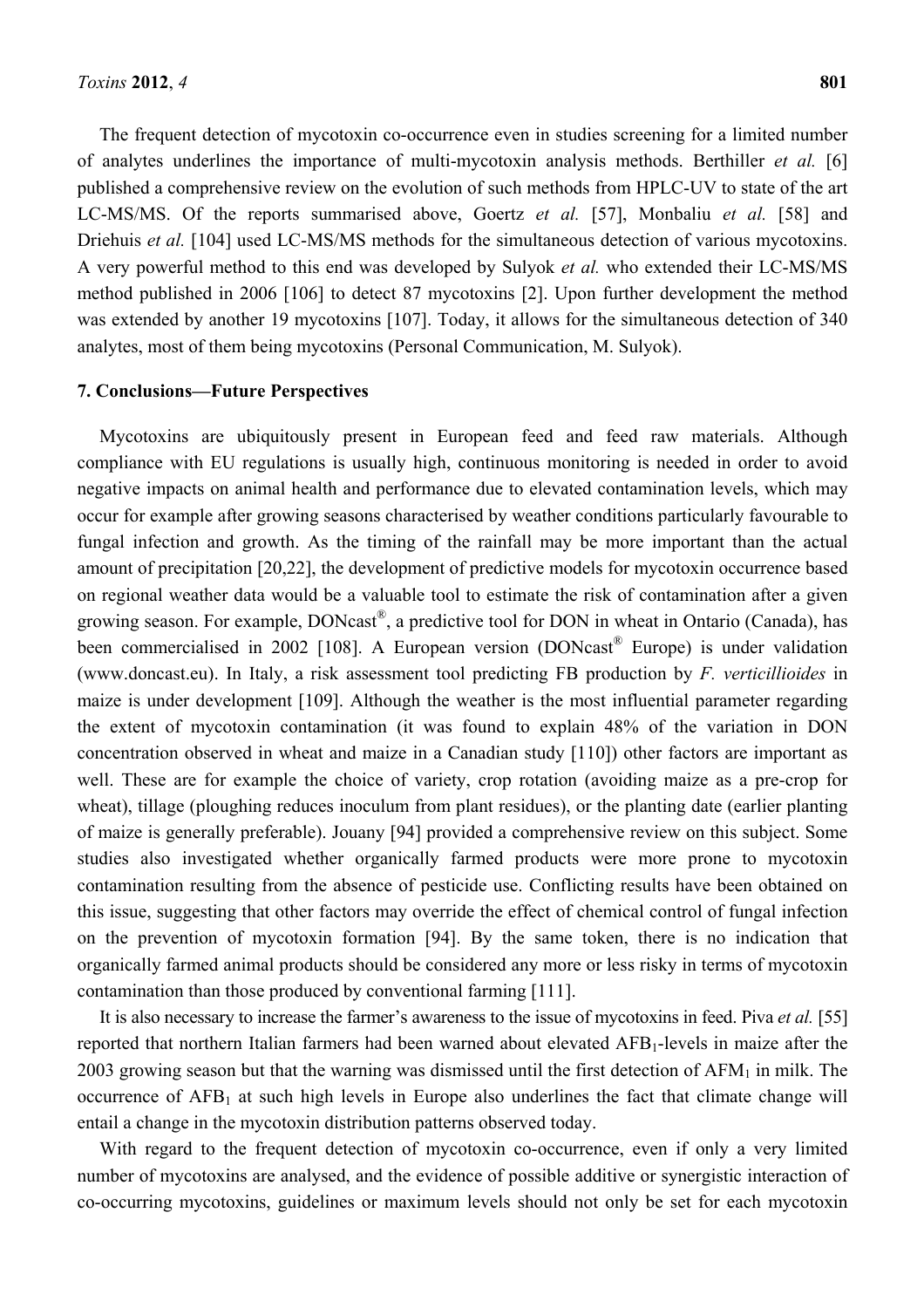individually but also for particularly concerning combinations which would definitely require more data on the impact of different mycotoxin combinations on different animals species. Possible synergistic interactions with so-called emerging mycotoxins such as moniliformin, beauvericin or enniatins should not be neglected in this respect.

Although a lot of efforts to prevent mycotoxin formation have been undertaken, contaminations of those secondary fungal metabolites still occur. Therefore mycotoxin reduction strategies like the addition of mycotoxin deactivating products based on different strategies (adsorption, biotransformation, biodegradation, bioprotection) should be considered. Also, the development and application of multi-mycotoxin LC-MS/MS methods should be encouraged in order to get a more accurate picture of the extent of multi-mycotoxin contamination. These methods are especially valuable when it comes to detecting masked mycotoxins. Essentially, the term refers to conjugates of mycotoxins that typically go undetected when testing for the parent toxin. These conjugates may be produced by the fungus itself (3-AcDON, 15-AcDON) or formed as a part of the infected plant's defence mechanism (DON-3-Glucoside, ZEN-4-Glucoside) [112]. Apart from exerting toxic effects themselves, there is evidence that some conjugates may be converted into the parent toxin during digestion, further adding to the toxicity of the feed [113,114].

# **Acknowledgments**

This work was conducted within the scope of the FOODSEG project, funded by the European Union's 7th Framework Program. We also want to thank Richard Öhlinger (AGES) for the information concerning Austria's official feed monitoring scheme and Andrew Robertson for proofreading the manuscript for English language flaws.

### **Conflict of Interest**

The authors declare no conflict of interest.

#### **References**

- 1. Binder, E.M. Managing the risk of mycotoxins in modern feed production. *Anim. Feed Sci. Technol.* **2007**, *133*, 149–166.
- 2. Sulyok, M.; Krska, R.; Schuhmacher, R. A liquid chromatography/tandem mass spectrometric multi-mycotoxin method for the quantification of 87 analytes and its application to semi-quantitative screening of moldy food samples. *Anal. Bioanal. Chem.* **2007**, *389*, 1505–1523.
- 3. Fujimoto, H. Yeasts and Molds: Mycotoxins: Classification, Occurrence and Determination. In *Encyclopedia of Dairy Sciences*, 2nd ed.; Fuquay, J.W., Ed.; Academic Press: San Diego, CA, USA, 2011; pp. 792–800.
- 4. Sweeney, M.J.; Dobson, A.D.W. Mycotoxin production by Aspergillus, Fusarium and Penicillium species. *Int. J. Food Microbiol.* **1998**, *43*, 141–158.
- 5. Bryden, W.L. Mycotoxins and Animal Production: Insidious Problems Associated with Contaminated Feedstuffs. In *Proceedings of the International Symposium on Recent Advances in Animal Nutrition*, Kuala Lumpur, Malaysia, 2004.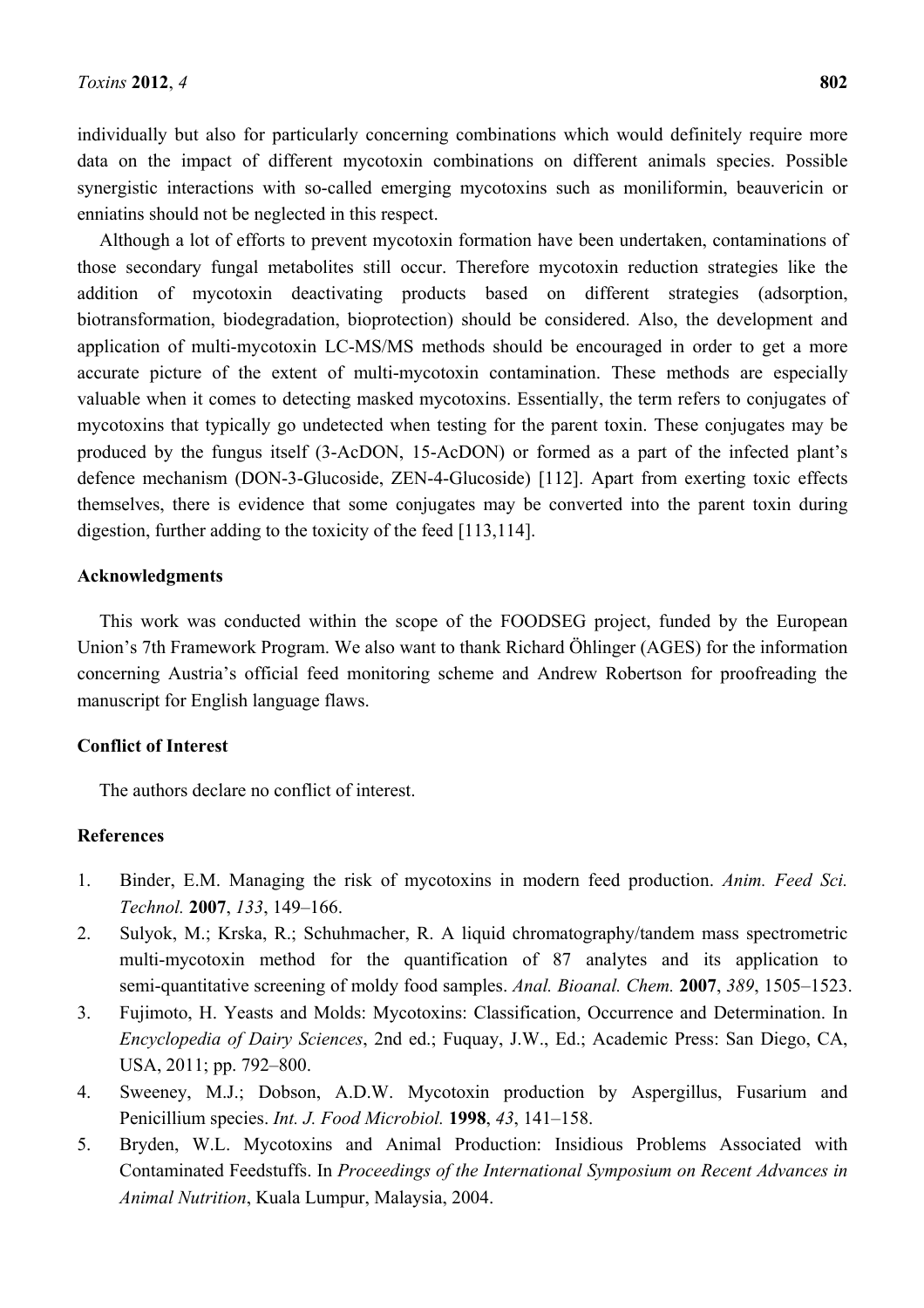- 6. Berthiller, F.; Sulyok, M.; Krska, R.; Schuhmacher, R. Chromatographic methods for the simultaneous determination of mycotoxins and their conjugates in cereals. *Int. J. Food Microbiol.*  **2007**, *119*, 33–37.
- 7. Bryden, W.L. Mycotoxin contamination of the feed supply chain: Implications for animal productivity and feed security. *Anim. Feed Sci. Technol.* **2012**, *173*, 134–158.
- 8. Marquardt, R.R. Effects of molds and their toxins on livestock performance: A western Canadian perspective. *Anim. Feed Sci. Technol.* **1996**, *58*, 77–89.
- 9. Oswald, I.P.; Comara, C. Immunotoxicity of mycotoxins. *Rev. Med. Vet.* **1998**, *149*, 585–590.
- 10. Bottalico, A. Fusarium Diseases of Cereals: Species complex and related mycotoxin profiles in europe. *J. Plant Pathol.* **1998**, *80*, 85–103.
- 11. Atalla, M.M.; Hassanein, N.M.; El-Beih, A.A.; Youssef, Y.A.-G. Mycotoxin production in wheat grains by different *Aspergilli* in relation to different relative humidities and storage periods. *Nahrung* **2003**, *47*, 6–10.
- 12. The European Commission. Commission Regulation (EU) No 165/2010 of 26 February 2010 amending Regulation (EC) No 1881/2006 setting maximum levels for certain contaminants in foodstuffs as regards aflatoxins. *Off. J. Eur. Union* **2010**, L50/8–L50/12.
- 13. The European Commission. Commission recommendation of 17 August 2006 on the presence of deoxynivalenol, zearalenone, ochratoxin A, T-2 and HT-2 and fumonisins in products intended for animal feeding. *Off. J. Eur. Union* **2006**, *229*, 0007–0009.
- 14. Ertas, N.; Gonulalan, Z.; Yildirim, Y.; Karadal, F. A survey of concentration of aflatoxin M1 in dairy products marketed in Turkey. *Food Control* **2011**, *22*, 1956–1959.
- 15. Opinion of the Scientific Panel on Contaminants in the Food Chain on a request from the Commission related to Aflatoxin B1 as undesirable substance in animal feed. *EFSA J.* **2004**, *39*, 1–27.
- 16. IARC. Some Naturally Occurring Substances: Food Items and Constituents, Heterocyclic Aromatic Amines and Mycotoxins—Fumonisin B1. *IARC Monogr. Eval. Carcinog. Risks Hum.*  **1993**, *56*, 245–395.
- 17. Wogan, G.N. Chemical Nature and Biological Effects of the Aflatoxins. *Bacteriol. Rev.* **1966**, *30*, 460–470.
- 18. D'Mello, J.P.F.; Macdonald, A.M.C. Mycotoxins. *Anim. Feed Sci. Technol.* **1997**, *69*, 155–166.
- 19. Rotter, B.A.; Prelusky, D.B.; Pestka, J.J. Toxicology of deoxynivalenol (vomitoxin). *J. Toxicol. Environ. Health* **1996**, *48*, 1*–*34.
- 20. Opinion of the Scientific Panel on Contaminants in the Food Chain on a request from the Commission related to Deoxynivalenol (DON) as undesirable substance in animal feed. *EFSA J.*  **2004**, *73*, 1*–*42.
- 21. Rodrigues, I.; Naehrer, K. Prevalence of mycotoxins in feedstuffs and feed surveyed worldwide in 2009 and 2010. *Phytopathol. Mediterr.* **2012**, *51*, 175*–*192.
- 22. Hooker, D.C.; Schaafsma, A.W.; Tamburic-Ilincic, L. Using weather variables pre- and post-heading to predict deoxynivalenol content in winter wheat. *Plant Dis.* **2002**, *86*, 611*–*619.
- 23. Pinton, P.; Accensi, F.; Beauchamp, E.; Cossalter, A.M.; Callu, P.; Grosjean, F.; Oswald, I.P. Ingestion of Deoxynivalenol (DON) contaminated feed alters the pig vaccinal immune responses. *Toxicol. Lett.* **2008**, *177*, 215*–*222.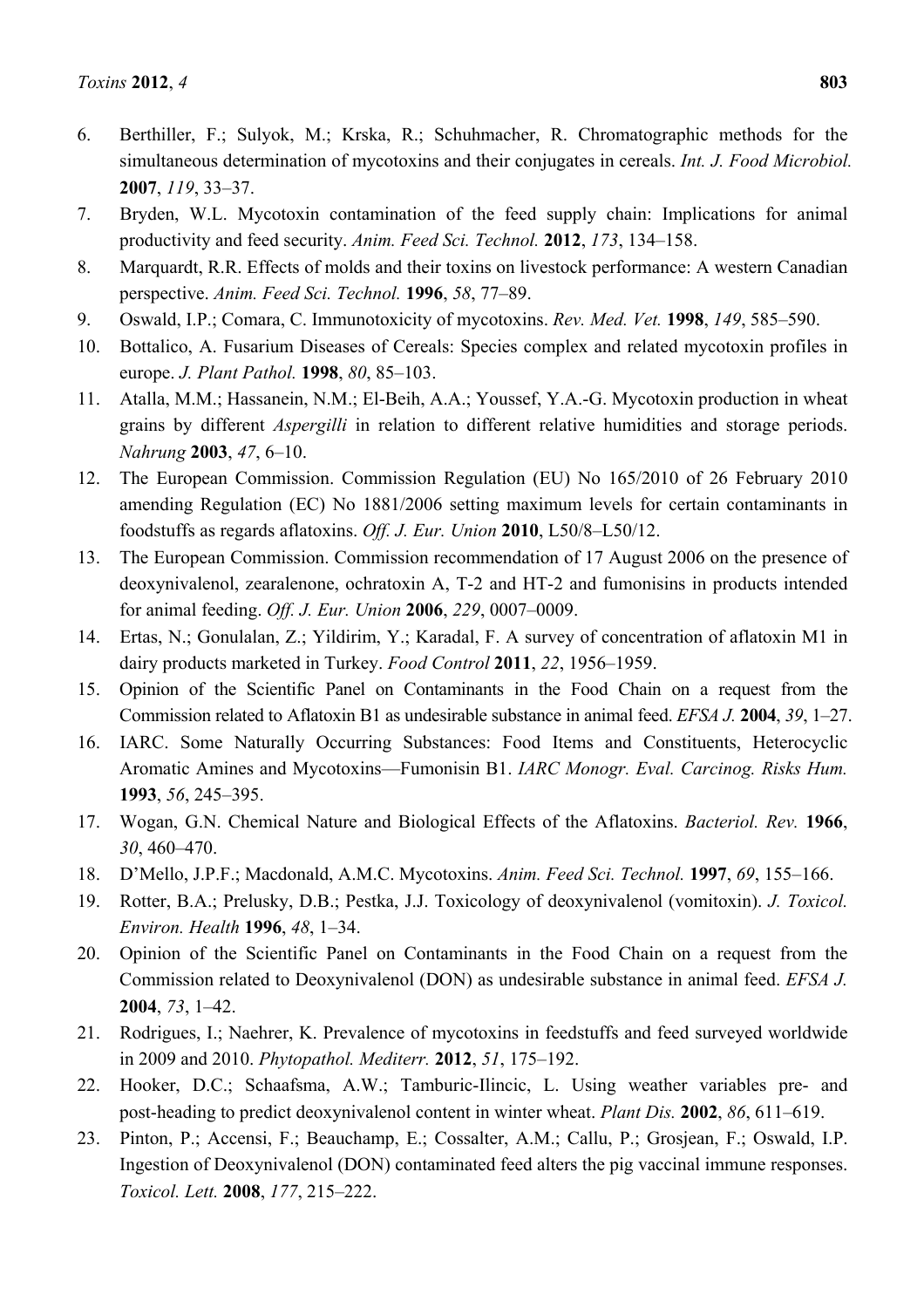- 24. Pinton, P.; Nougayrede, J.P.; del Rio, J.C.; Moreno, C.; Marin, D.; Ferrier, L.; Barcarense, A.P.; Kolf-Clauw, M.; Oswald, I.P. The food contaminant, deoxynivalenol, decreases intestinal barrier function and reduces claudin expression. *Toxicol. Appl. Pharmacol.* **2009**, *237*, 41*–*48.
- 25. Pinton, P.; Tsybulskyy, D.; Lucioli, J.; Laffitte, J.; Callu, P.; Lyazhri, F.; Grosjean, F.; Bracarense, A.P.; Kolf-Clauw, M.; Oswald, I.P. Toxicity of deoxynivalenol and its acetylated derivatives on the intestine: differential effects on morphology, barrier function, tight junctions proteins and MAPKinases. *Toxicol. Sci.* **2012**, doi:10.1093/toxsci/kfs239.
- 26. Eriksen, G.S.; Pettersson, H. Toxicological evaluation of trichothecenes in animal feed. *Anim. Feed Sci. Technol.* **2004**, *114*, 205*–*239.
- 27. Van der Fels-Klerx, H.J. Occurrence data of trichothecene mycotoxins T-2 toxin and HT-2 toxin in food and feed. Available online: http://www.efsa.europa.eu/de/supporting/pub/66e.htm (accessed on 25 July 2012).
- 28. Edwards, S.G.; Barrier-Guillot, B.; Clasen, P.-E.; Hietaniemi, V.; Pettersson, H. Emerging issues of HT-2 and T-2 toxins in European cereal production. *World Mycotoxin J.* **2009**, *2*, 173*–*179.
- 29. Scientific Opinion on the risks for animal and public health related to the presence of T-2 and HT-2 toxin in food and feed. *EFSA J.* **2011**, *9*, 1*–*187.
- 30. Schuhmacher-Wolz, U.; Heine, K.; Schneider, K. Report on toxicity data on trichothecene mycotoxins HT-2 and T-2 toxins. Available online: http://www.efsa.europa.eu/en/supporting/ pub/65e.htm (accessed on 26 July 2012).
- 31. Meissonnier, G.M.; Laffitte, J.; Raymond, I.; Benoit, E.; Cossalter, A.M.; Pinton, P.; Bertin, G.; Oswald, I.P.; Galtier, P. Subclinical doses of T-2 toxin impair acquired immune response and liver cytochrome P450 in pigs. *Toxicology* **2008**, *247*, 46*–*54.
- 32. Chi, M.S.; Mirocha, C.J.; Kurtz, H.J.; Weaver, G.; Bates, F.; Shimoda, W. Subacute Toxicity of T-2 Toxin in Broiler Chicks. *Poult. Sci.* **1977**, *56*, 306*–*313.
- 33. Wyatt, R.D.; Hamilton, P.B.; Burmeister, H.R. The Effect of T-2 Toxin in Broiler Chickens. *Poult. Sci.* **1973**, *52*, 1853*–*1859.
- 34. Rafai, P.; Bata, Á.; Ványi, A.; Papp, Z.; Brydl, E.; Jakab, L.; Tuboly, S.; Túry, E. Effects of various levels of T-2 toxin on clinical status, performance and metabolism of growing pigs. *Vet. Rec.* **1995**, *136*, 485*–*489.
- 35. Chi, M.S.; Mirocha, C.J.; Kurtz, H.J.; Weaver, G.; Bates, F.; Shimoda, W. Effects of T-2 Toxin on Reproductive Performance of Health of Laying Hens. *Poult. Sci.* **1977**, *56*, 628*–*637.
- 36. Wyatt, R.D.; Doerr, J.A.; Hamilton, P.B.; Burmeister, H.R. Egg Production, Shell Thickness and Other Physiological Parameters of Layin Hens Affected by T-2 Toxin. *Appl. Microbiol.*  **1975**, *29*, 641*–*645.
- 37. Opinion of the Scientific Panel on Contaminants in the Food Chain on a request from the Commission related to Zearalenone as undesirable substance in animal feed. *EFSA J.* **2004**, *89*, 1*–*35.
- 38. Müller, H.M. Zearalenon-Ein östrogen wirksames Mycotoxin. *Übers. Tierernähr.* **1978**, *6*, 265*–*300.
- 39. Opinion of the Scientific Panel on Contaminants in Food Chain on a request from the Commission related to fumonisins as undesirable substances in animal feed. *EFSA J.* **2005**, *235*, 1*–*32.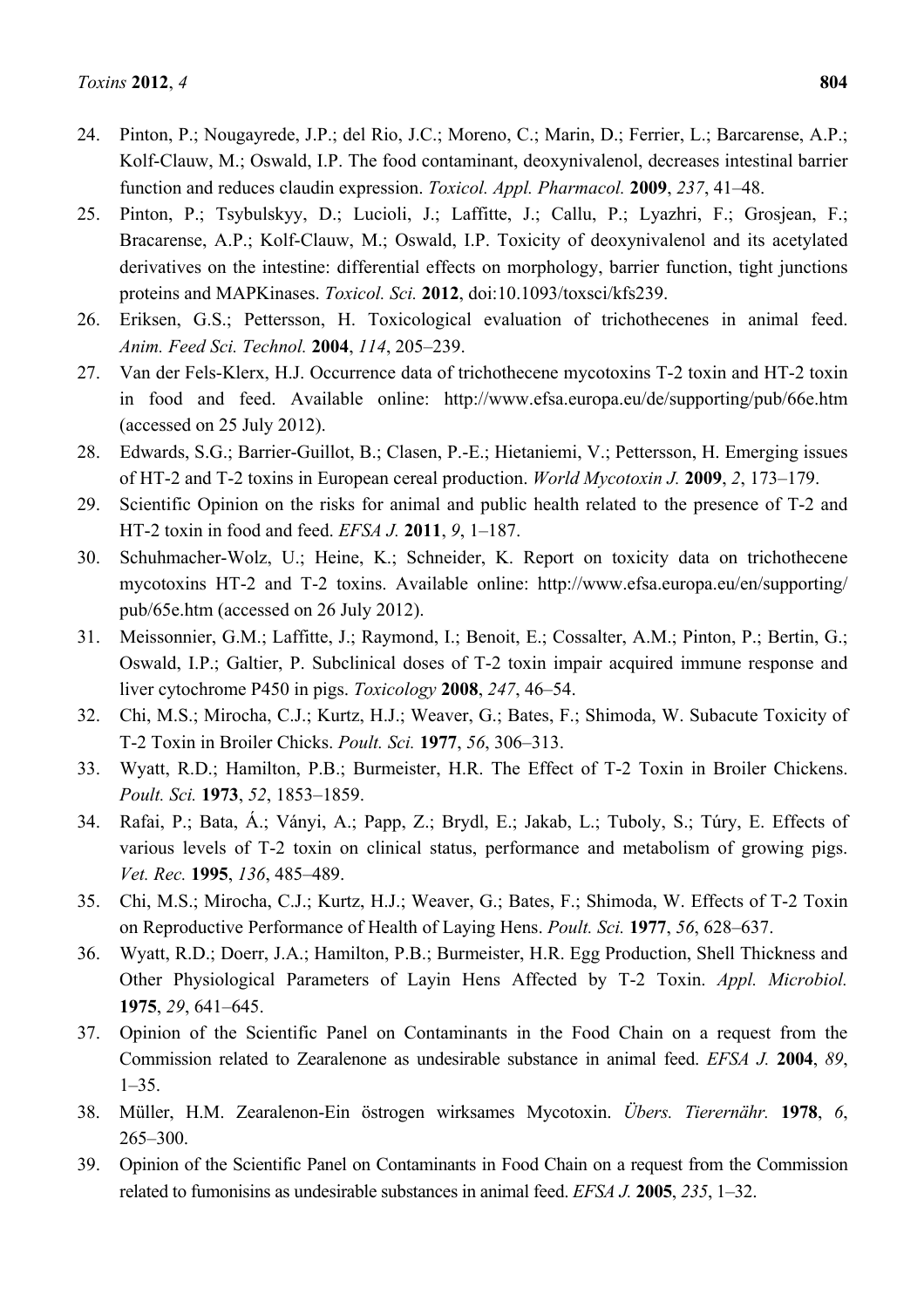- 40. IARC. Some Traditional Herbal Medicines, Some Mycotoxins, Naphthalene and Styrene. *IARC Monogr. Eval. Carcinog. Risks Hum.* **2002**, *82*, 301*–*366.
- 41. Placinta, C.M.; D'Mello, J.P.F.; Macdonald, A.M.C. A review of worldwide contamination of cereal grains and animal feed with Fusarium mycotoxins. *Anim. Feed Sci. Technol.* **1999**, *78*, 21*–*37.
- 42. Frisvad, J.C.; Smedsgaard, J.; Samson, R.A.; Larsen, T.O.; Thrane, U. Fumonisin B2 Production by Aspergillus niger. *J. Agric. Food Chem.* **2007**, *55*, 9727–9732.
- 43. Varga, J.; Kocsubé, S.; Suri, K.; Szigeti, G.; Szekeres, A.; Varga, M.; Tóth, B.; Bartók, T. Fumonisin contamination and fumonisin producing black Aspergilli in dried vine fruits of different origin. *Int. J. Food Microbiol.* **2010**, *143*, 143–149.
- 44. Henry, M.H.; Wyatt, R.D. A review of fumonisin production by fusarium moniliforme and fumonisin toxicosis in animals. *J. Appl. Poult. Res.* **1993**, *2*, 188*–*192.
- 45. Bouhet, S.; Le Dorze, E.; Pérès, S.Y.; Fairbrother, J.M.; Oswald, I.P. Mycotoxin fumonisin B1 selectively down-regulates the basal IL-8 expression in pig intestine: *In vivo* and *in vitro* studies. *Food Chem.* **2006**, *44*, 1768*–*1773.
- 46. Marin, D.E.; Taranu, I.; Pascale, F.; Lionide, A.; Burlacu, R.; Bailly, J.D.; Oswald, I.P. Sex-related differences in the immune response of weanling piglets exposed to low doses of fumonisin extract. *Br. J. Nutr.* **2006**, *95*, 1185–1192.
- 47. D'Mello, J.P.F.; Placinta, C.M.; Macdonald, A.M.C. Fusarium mycotoxins: a review of global implications for animal health, welfare and productivity. *Anim. Feed Sci. Technol.* **1999**, *80*, 183*–*205.
- 48. Wu, F. Measuring the economic impacts of Fusarium toxins in animal feeds. *Anim. Feed Sci. Technol.* **2007**, *137*, 363*–*374.
- 49. Grenier, B.; Oswald, I.P. Mycotoxin co-contamination of food and feed: Meta-analysis of publications describing toxicological interactions. *World Mycotoxin J.* **2011**, *4*, 285*–*313.
- 50. Opinion of the Scientific Panel on Contaminants in Food Chain on a request from the Commission related to ochratoxin A (OTA) as undesirable substance in animal feed. *EFSA J.*  **2004**, *101*, 1*–*36.
- 51. Duarte, S.C.; Lino, C.M.; Pena, A. Ochratoxin A in feed of food-producing animals: An undesirable mycotoxin with health and performance effects. *Vet. Microbiol.* **2011**, *154*, 1*–*13.
- 52. Some Naturally Occurring Substances: Food Items and Constituents, Heterocyclic Aromatic Amines and Mycotoxins—Ochratoxin A. *IARC Monogr. Eval. Carcinog. Risks Hum.* **1993**, *56*, 489*–*521.
- 53. The European Commission. Directive 2002/32/EC of the European Parliament and of the Council of 7 May 2002 on undesirable substances in animal feed. *Off. J. Eur. Union* **2002**, *32*,  $1 - 22$
- 54. Miraglia, M.; Marvin, H.J.P.; Kleter, G.A.; Battilani, P.; Brera, C.; Coni, E.; Cubadda, F.; Croci, L.; De Santis, B.; Dekkers, S.; *et al*. Climate change and food safety: An emerging issue with special focus on Europe. *Food Chem. Toxicol.* **2009**, *47*, 1009*–*1021.
- 55. Piva, G.; Battilani, P.; Pietri, A. Emerging issues in southern Europe: Aflatoxins in Italy. In *The Mycotoxin Factbook, Food and Feed Topics*; Barug, D., Bhatnagar, D., Eds.; Wageningen Academic Publishers: Wageningen, The Netherlands, 2006; pp. 139*–*153.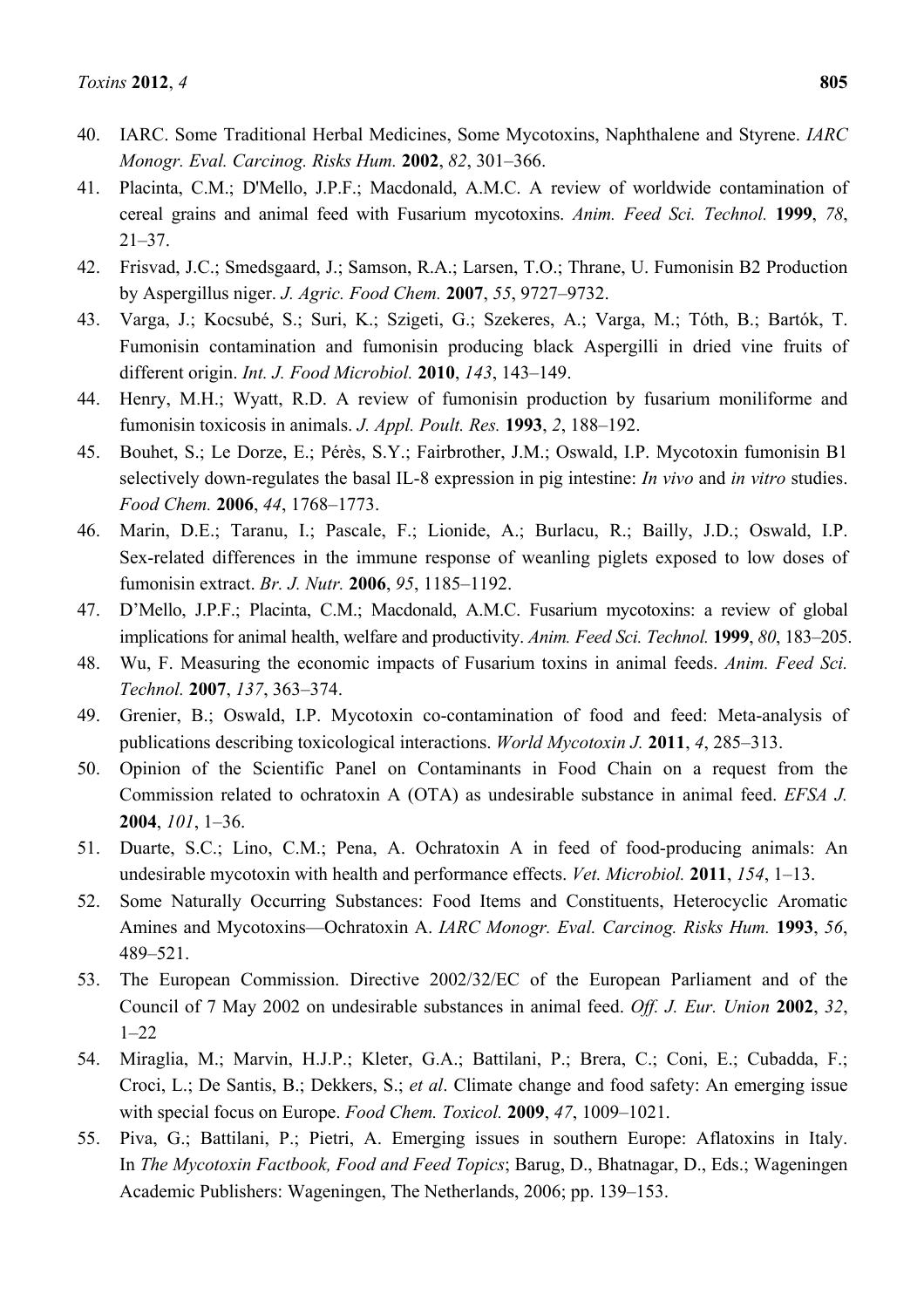- 56. Decastelli, L.; Lai, J.; Gramaglia, M.; Monaco, A.; Nachtmann, C.; Oldano, F.; Ruffier, M.; Sezian, A.; Bandirola, C. Aflatoxins occurrence in milk and feed in Northern Italy during 2004–2005. *Food Control* **2007**, *18*, 1263*–*1266.
- 57. Goertz, A.; Zuehlke, S.; Spiteller, M.; Steiner, U.; Dehne, H.W.; Waalwijk, C.; Vries, I.; Oerke, E.C. Fusarium species and mycotoxin profiles on commercial maize hybrids in Germany. *Eur. J. Plant Pathol.* **2010**, *128*, 101*–*111.
- 58. Monbaliu, S.; van Poucke, C.; Detavernier, C.L.; Dumoulin, F.d.R.; van De Velde, M.; Schoeters, E.; van Dyck, S.; Averkieva, O.; van Peteghem, C.; de Saeger, S. Occurrence of mycotoxins in feed as analyzed by a multi-mycotoxin LC-MS/MS method. *J. Agric. Food Chem.*  **2010**, *58*, 66*–*71.
- 59. Griessler, K.; Rodrigues, I.; Handl, J.; Hofstetter, U. Occurrence of mycotoxins in Southern Europe. *World Mycotoxin J.* **2010**, *3*, 301*–*309.
- 60. Martins, H.M.; Mendes Guerra, M.M.; d'Almeida Bernardo, F.M. Occurrence of aflatoxin B1 in dairy cow's feed over 10 years in Portugal (1995–2004). *Rev. Iberoam. Micol.* **2007**, *24*, 69–71.
- 61. Martins, H.M.; Marques, M.; Almeida, I.; Guerra, M.M.; Bernardo, F. Mycotoxins in feedstuffs in Portugal: An overview. *Mycotoxin Res.* **2008**, *24*, 19*–*23.
- 62. Almeida, I.; Martins, H.M.; Santos, S.; Costa, J.M.; Bernardo, F. Co-occurrence of mycotoxins in swine feed produced in Portugal. *Mycotoxin Res.* **2011**, *27*, 177*–*181.
- 63. Jaimez, J.; Fente, C.A.; Franco, C.M.; Cepeda, A.; Vázquez, B.I. A survey of the fungal contamination and presence of ochratoxin A and zearalenone on Spanish feed and raw materials. *J. Sci. Food Agric.* **2004**, *84*, 832*–*840.
- 64. Ibáñez-Vea, M.; González-Peñas, E.; Lizarraga, E.; López de Cerain, A. Co-occurrence of aflatoxins, ochratoxin A and zearalenone in barley from a northern region of Spain. *Food Chem.*  **2012**, *132*, 35*–*42.
- 65. Ibáñez-Vea, M.; Lizarraga, E.; González-Peñas, E.; López de Cerain, A. Co-occurrence of type-A and type-B trichothecenes in barley from a northern region of Spain. *Food Control* **2012**, *25*, 81*–*88.
- 66. Pleadin, J.; Sokolović, M.; Perši, N.; Zadravec, M.; Jaki, V.; Vulić, A. Contamination of maize with deoxynivalenol and zearalenone in Croatia. *Food Control* **2012**, *28*, 94–98.
- 67. Domijan, A.-M.; Peraica, M.; Jurjević, Ž.; Ivić, D.; Cvjetković, B. Fumonisin B1, fumonisin B2, zearalenone and ochratoxin A contamination of maize in Croatia. *Food Addit. Contam.*  **2005**, *22*, 677*–*680.
- 68. Vlachou, S.; Zoiopoulos, P.E.; Drosinos, E.H. Assessment of some hygienic parameters of animal feeds in Greece. *Anim. Feed Sci. Technol.* **2004**, *117*, 331*–*337.
- 69. Skládanka, J.; Nedělník, J.; Adam, V.; Doležal, P.; Moravcová, H.; Dohnal, V. Forage as a Primary Source of Mycotoxins in Animal Diets. *Int. J. Environ. Res. Public Health* **2011**, *8*, 37*–*50.
- 70. Labuda, R.; Parich, A.; Vekiru, E.; Tancinová, D. Incidence of Fumonisins, Moniliformin and Fusarium species in Poultry Feed from Slovakia. *Ann. Agric. Environ. Med.* **2005**, *12*, 81*–*86.
- 71. Labuda, R.; Parich, A.; Berthiller, F.; Tančinová, D. Incidence of trichothecenes and zearalenone in poultry feed mixtures from Slovakia. *Int. J. Food Microbiol.* **2005**, *105*, 19*–*25.
- 72. Manova, R.; Mladenova, R. Incidence of zearalenone and fumonisins in Bulgarian cereal production. *Food Control* **2009**, *20*, 362*–*365.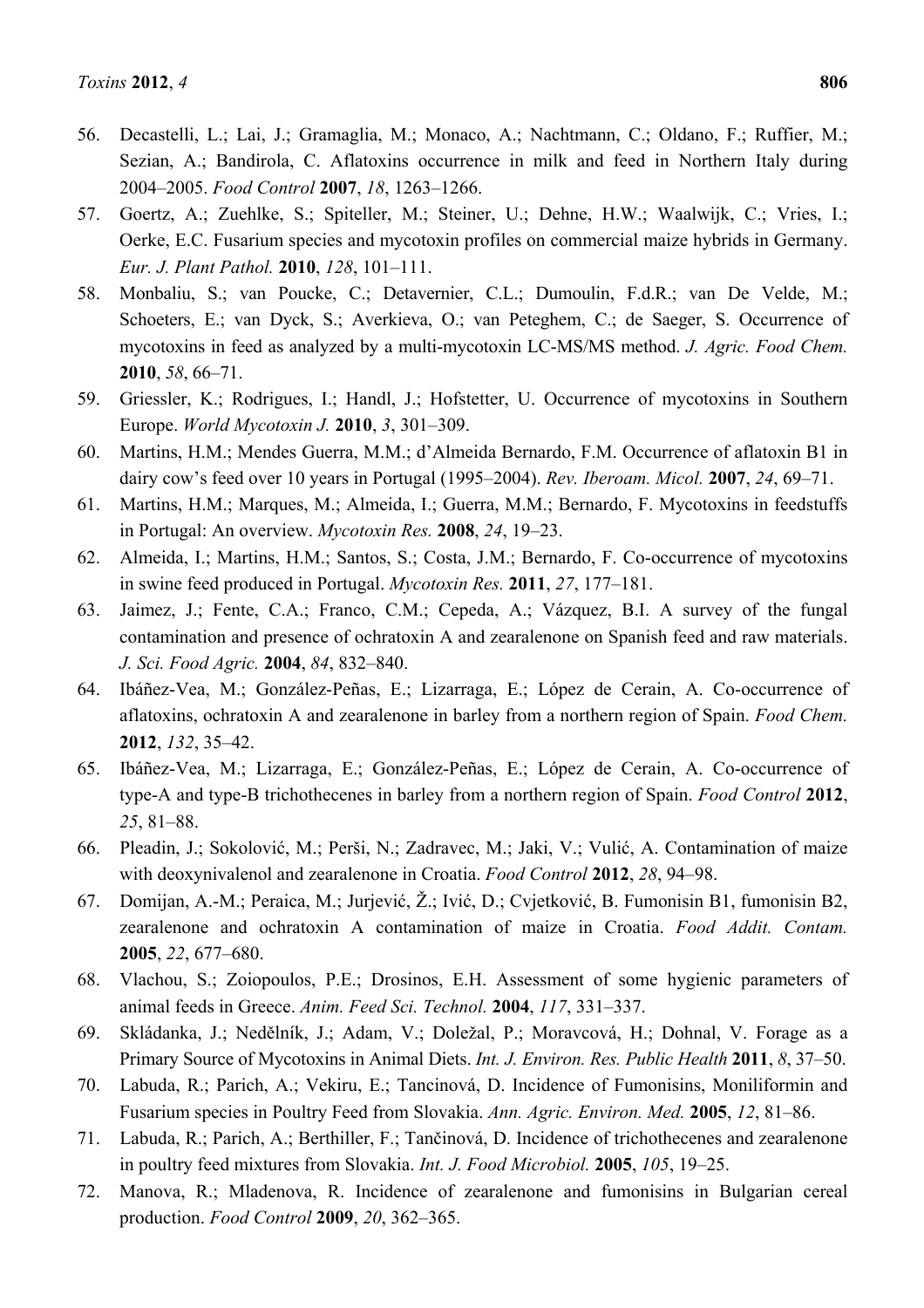- 73. Tabuc, C.; Taranu, I.; Calin, L. Survey of mould and mycotoxin contamination of cereals in South-Eastern Romania in 2008–2010. *Arch. Zootech.* **2011**, *14*, 25*–*38.
- 74. Banu, I.; Aprodu, I.; Nicolau, A. Occurrence of *Fusarium* Mycotoxins (Deoxynivalenol and Zearalenone) in Wheat and High Fibre Wheat Bread in Eastern Romania. *J. Environ. Prot. Ecol.*  **2011**, *12*, 519*–*525.
- 75. Grajewski, J.; Błajet-Kosicka, A.; Twarużek, M.; Kosicki, R. Occurrence of mycotoxins in Polish animal feed in years 2006–2009. *J. Anim. Physiol. Animal Nutr.* **2012**.
- 76. Dorn, B.; Forrer, H.R.; Jenny, E.; Wettstein, F.E.; Bucheli, T.D.; Vogelgsang, S. *Fusarium* species complex and mycotoxins in grain maize from maize hybrid trials and from grower's fields. *J. Appl. Microbiol.* **2011**, *111*, 693*–*706.
- 77. Whitaker, T.B. Standardisation of mycotoxin sampling procedures: An urgent necessity. *Food Control* **2003**, *14*, 233*–*237.
- 78. European Commission. RASFF Portal. Available online: https://webgate.ec.europa.eu/ rasff-window/portal/ (accessed on 08 June 2012).
- 79. European Commission. Rapid Alert System for Food and Feed—Annual Report 2009. Available online: http://ec.europa.eu/food/food/rapidalert/docs/report2009 en.pdf (accessed on 08 June 2012).
- 80. AGES. Futtermittelbroschüre 2010. Available online: http://www.ages.at/ages/landwirtschaftlichesachgebiete/futtermittel/publikationen-vortraege/futtermittel-broschuere/ (accessed on 25 June 2012).
- 81. AGES. Futtermittelbroschüre 2009. Available online: http://www.ages.at/ages/landwirtschaftlichesachgebiete/futtermittel/publikationen-vortraege/futtermittel-broschuere/ (accessed on 25 June 2012).
- 82. AGES. Futtermittelbroschüre 2008. Available online: http://www.ages.at/ages/landwirtschaftlichesachgebiete/futtermittel/publikationen-vortraege/futtermittel-broschuere/ (accessed on 25 June 2012).
- 83. BVL Jahresstatistik 2010 über die amtliche Futtermittelüberwachung in der Bundesrepublik Deutschland (Langfassung). Available online: http://www.bmelv.de/SharedDocs/Standardartikel/ Landwirtschaft/Tier/Futtermittel/FuttermittelJahresueberwachung.html?nn=448244 (accessed on 27 June 2012).
- 84. BVL Jahresstatistik 2010 über die amtliche Futtermittelüberwachung in der Bundesrepublik Deutschland (Kurzfassung). Available online: http://www.bmelv.de/SharedDocs/Standardartikel/ Landwirtschaft/Tier/Futtermittel/FuttermittelJahresueberwachung.html?nn=448244 (accessed on 27 June 2012).
- 85. HMRDF Hellenic Ministry of Rural development and Food-Annual Report 2010. Available online: http://www.minagric.gr/greek/data/GREEK%20MANCP%20report%202010.pdf (accessed on 26 June 2012).
- 86. Adamse, P.; van Egmond, H.J.; Driessen, J.J.M.; de Rijk, T.C.; de Jong, J.; de Nijs, M. *Trend Analysis of Mycotoxins in Animal Feed*; RIKILT-Institute of Food Safety: Wageningen, The Netherlands, 2012; pp 1–52.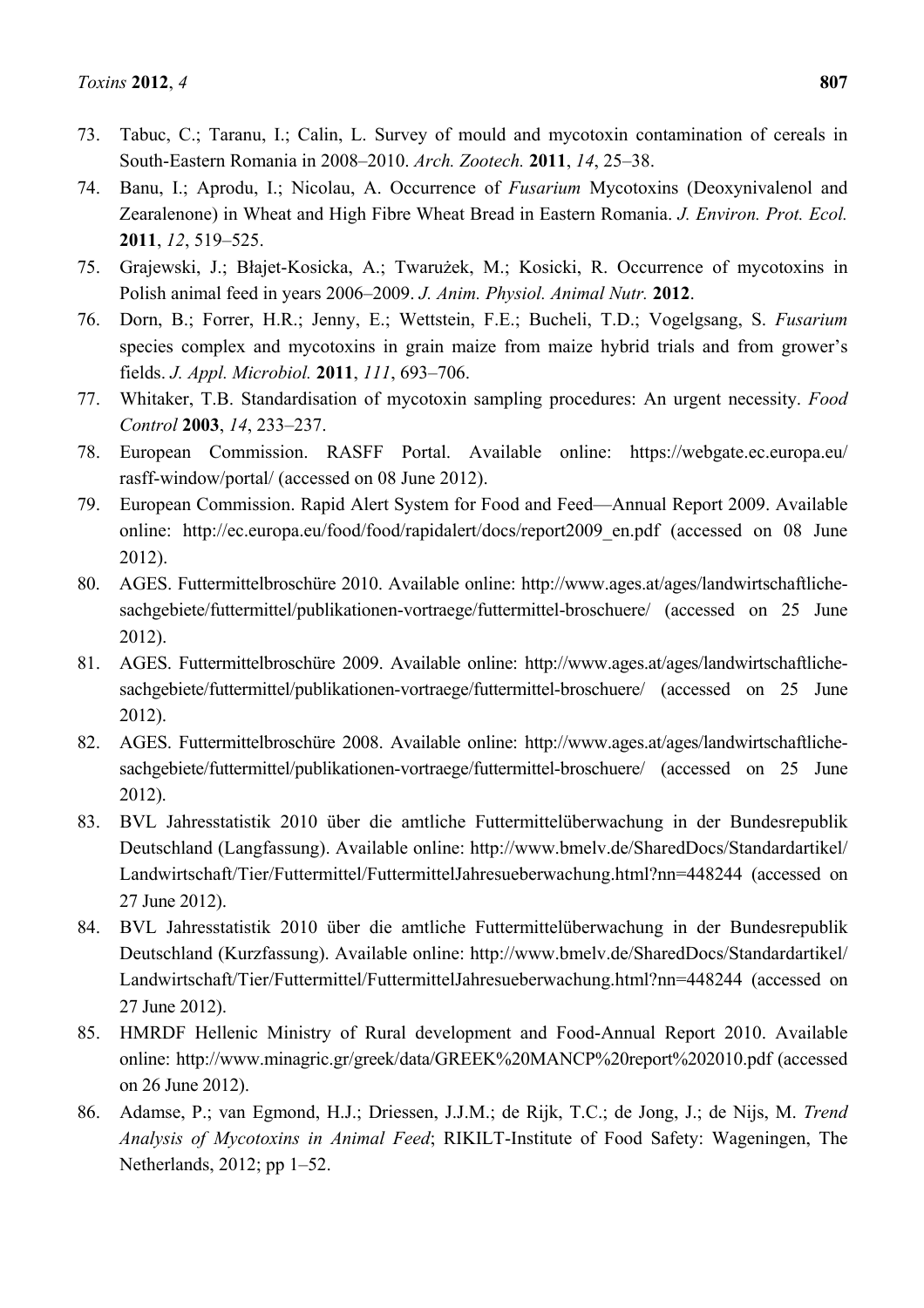- 87. Jordbruksverket Jordbruksverkets foderkontroll 2010. Available online: http://www. jordbruksverket.se/rapporterbroschyrerochblanketter.4.595401461210ae2d589800033225.html (accessed on 27 June 2012).
- 88. Jordbruksverket Jordbruksverkets foderkontroll 2009. Available online: http://www.jordbruksverket.se/rapporterbroschyrerochblanketter.4.595401461210ae2d58980003 3225.html (accessed on 27 June 2012).
- 89. Jordbruksverket Jordbruksverkets foderkontroll 2008. Available online: http://www.jordbruksverket.se/rapporterbroschyrerochblanketter.4.595401461210ae2d58980003 3225.html (accessed on 27 June 2012).
- 90. Jordbruksverket Jordbruksverkets foderkontroll 2007. Available online: http://www.jordbruksverket.se/rapporterbroschyrerochblanketter.4.595401461210ae2d58980003 3225.html (accessed on 27 June 2012).
- 91. Jordbruksverket Jordbruksverkets foderkontroll 2006. Available online: http://www.jordbruksverket.se/rapporterbroschyrerochblanketter.4.595401461210ae2d58980003 3225.html (accessed on 27 June 2012).
- 92. Binder, E.M.; Tan, L.M.; Chin, L.J.; Handl, J.; Richard, J. Worldwide occurrence of mycotoxins in commodities, feeds and feed ingredients. *Anim. Feed Sci. Technol.* **2007**, *137*, 265*–*282.
- 93. Stoev, S.D.; Dutton, M.F.; Njobeh, P.B.; Mosonik, J.S.; Steenkamp, P.A. Mycotoxic nephropathy in Bulgarian pigs and chickens: Complex aetiology and similarity to Balkan Endemic Nephropathy. *Food Addit. Contam. Part A Chem. Anal. Control Risk Assess.* **2010**, *27*, 72*–*88.
- 94. Jouany, J.P. Methods for preventing, decontaminating and minimizing the toxicity of mycotoxins in feeds. *Anim. Feed Sci. Technol.* **2007**, *137*, 342*–*362.
- 95. Scudamore, K.A.; Nawaz, S.; Hetmanski, M.T. Mycotoxins in ingredients of animal feeding stuffs: II. Determination of mycotoxins in maize and maize products. *Food Addit. Contam.* **1998**, *15*, 30*–*55.
- 96. Scudamore, K.A.; Hetmanski, M.T.; Chan, H.K.; Collins, S. Occurrence of mycotoxins in raw ingredients used for animal feeding stuffs in the United Kingdom in 1992. *Food Addit. Contam.*  **1997**, *14*, 157*–*173.
- 97. Rafai, P.; Bata, Á.; Jakab, L.; Ványi, A. Evaluation of mycotoxin-contaminated cereals for their use in animal feeds in Hungary. *Food Addit. Contam.* **2000**, *17*, 799*–*808.
- 98. Food and Agriculture Organization of the United Nations (FAO). 2010 data. Available online: http://faostat.fao.org/site/339/default.aspx (accessed on 22 May 2012).
- 99. Vargas, E.A.; Preis, R.A.; Castro, L.; Silva, C.M.G. Co-occurrence of aflatoxins B1, B2, G1, G2, zearalenone and fumonisin B1 in Brazilian corn. *Food Addit. Contam.* **2001**, *18*, 981*–*986.
- 100. Camargos, S.M.; Machinski, M.; Soares, L.M.V. Co-occurrence of fumonisins and aflatoxins in freshly harvested Brazilian maize. *Trop. Sci.* **2001**, *41*, 182*–*184.
- 101. Moreno, E.C.; Garcia, G.T.; Ono, M.A.; Vizoni, É.; Kawamura, O.; Hirooka, E.Y.; Ono, E.Y.S. Co-occurrence of mycotoxins in corn samples from the Northern region of Paraná State, Brazil. *Food Chem.* **2009**, *116*, 220*–*226.